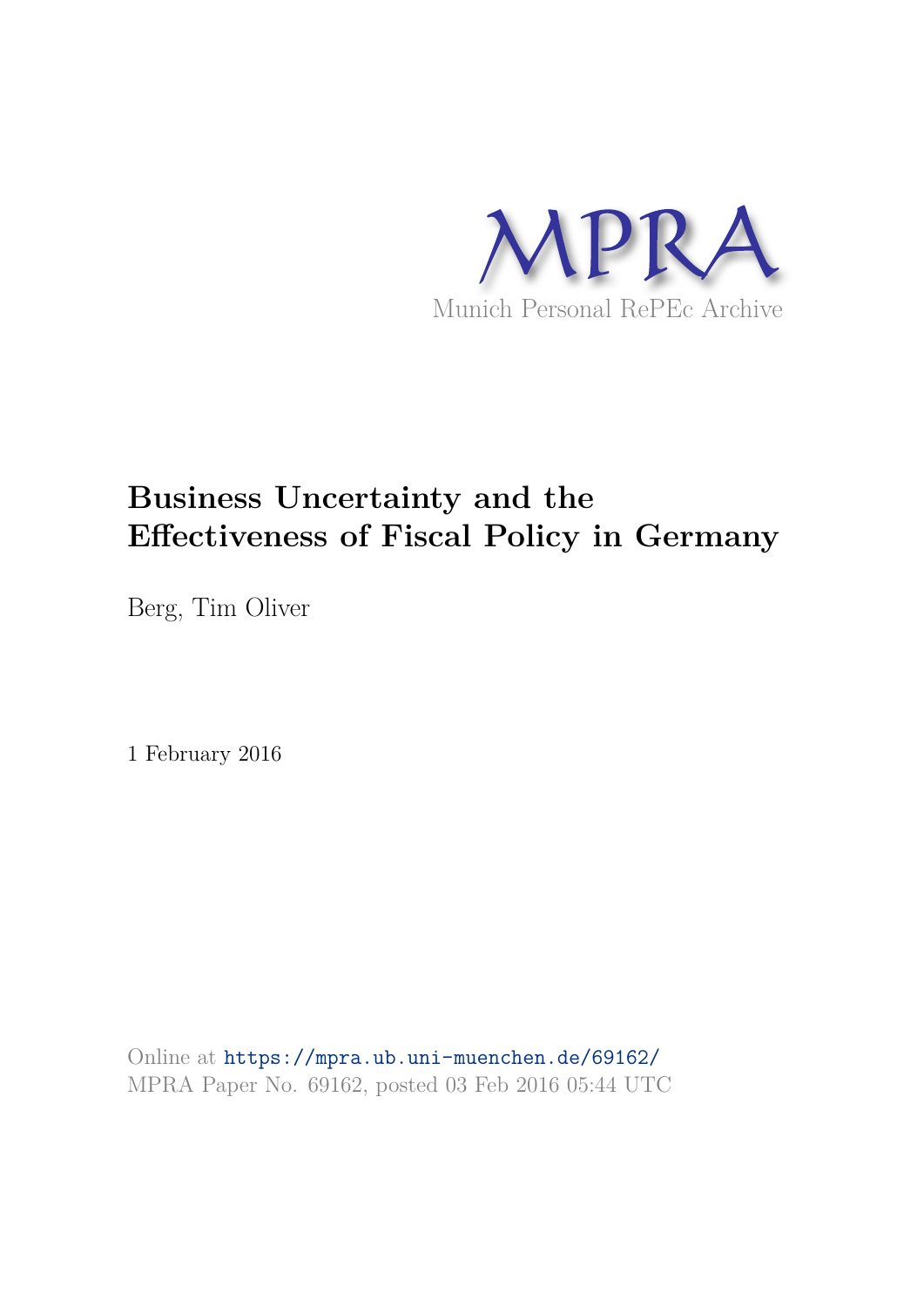# Business Uncertainty and the Effectiveness of Fiscal Policy in Germany

Tim Oliver Berg<sup>∗</sup>

February 1, 2016

#### **Abstract**

This paper explores how business uncertainty affects the effectiveness of fiscal policy in Germany in the years 1970 to 2014. I use measures of business uncertainty that are derived from the firm-level data of the Ifo Business Climate Survey and interact them with the parameters of a structural vector autoregression to produce state-dependent spending multipliers. I observe that fiscal policy is most effective when uncertainty is high and that the difference in multipliers across uncertainty levels is largest for longer-term horizons. The results also point to a prominent role for business confidence in the state-dependent transmission of spending shocks to output. The findings have an important implication for stabilization policies. Since monetary policy is less effective during volatile episodes, fiscal policy is the better tool to stimulate the economy in uncertain times.

*Keywords:* Business Uncertainty, Government Spending Multiplier, Interacted Vector Autoregression, Germany

*JEL-Codes:* E32, E62

∗ Ifo Institute (berg@ifo.de). I am thankful to Christian Grimme (Ifo) for the preparation of the Ifo-BCS data and fruitful discussions. Financial support from *Fritz Thyssen Foundation* is gratefully acknowledged.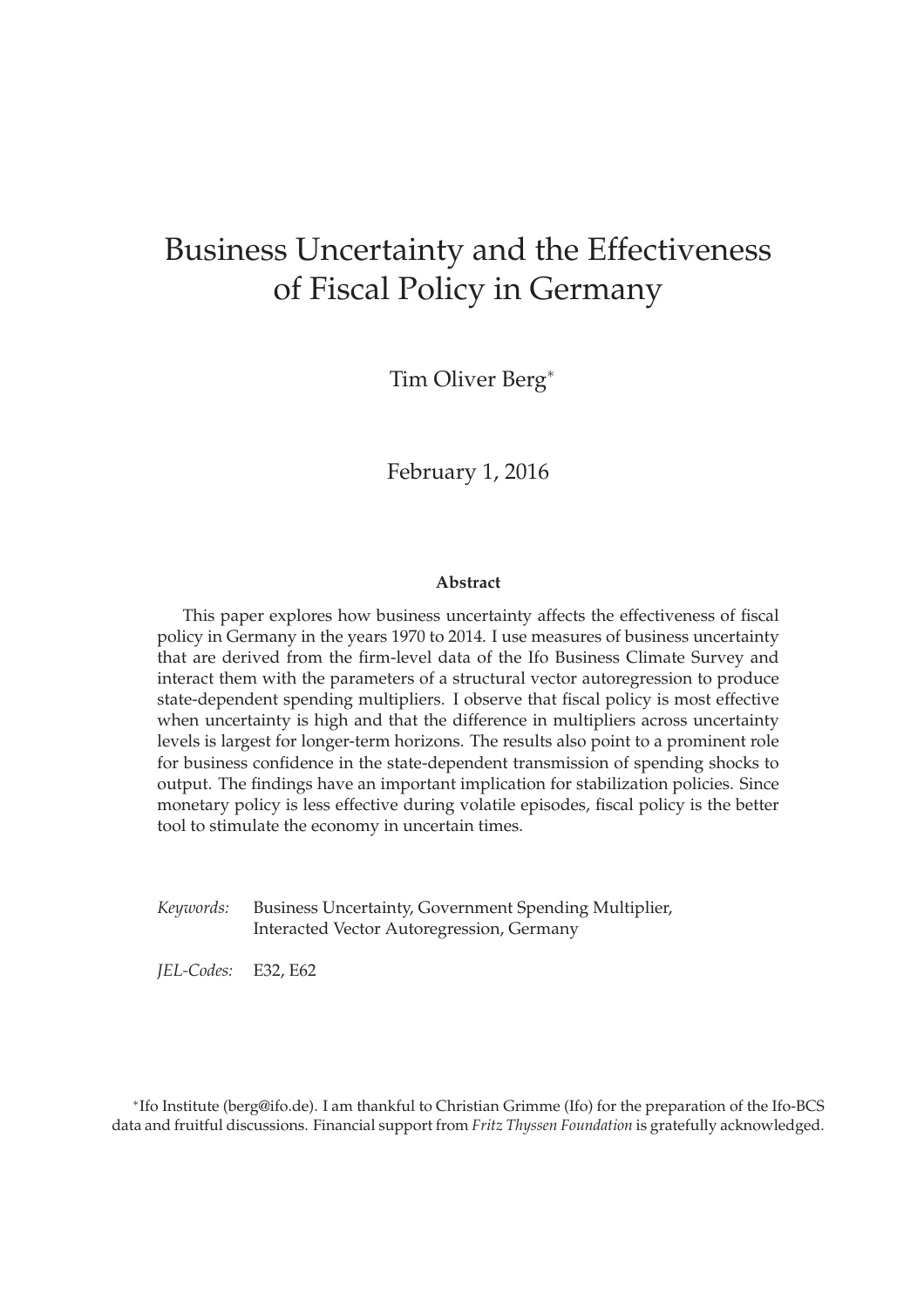#### **1 Introduction**

Is the effectiveness of fiscal policy in Germany affected by time-varying business uncertainty? In this paper I use measures of business uncertainty that are derived from the firm-level data of the Ifo Business Climate Survey (Ifo-BCS) and interact them with the parameters of a structural vector autoregression (VAR) to produce state-dependent spending multipliers. I find that fiscal policy is most effective when uncertainty is high. While there exist articles on the state-dependent transmission of spending shocks to output on the one side and the impact of uncertainty on the business cycle on the other side, the evidence on the empirical relationship between fiscal policy and business uncertainty is lacking.<sup>1</sup> Furthermore, this finding has an important implication for stabilization policy. Since monetary policy is less effective during volatile episodes, fiscal policy is the better tool to stimulate the economy in uncertain times.

The effectiveness of discretionary government spending received considerable attention in the recent past since governments around the world implemented large fiscal stimulus packages to counteract the economic downturn of 2008/09.<sup>2</sup> After 2010 most countries switched to fiscal austerity to address concerns about rising deficits and public debt sustainability. Since estimates of spending multipliers varied a lot across countries and periods, several authors suspected that fiscal policy effectiveness could be state-dependent (see, e.g., Müller, 2014).

Some provided evidence for both the United States (see, e.g., Auerbach and Gorodnichenko, 2012b; Bachmann and Sims, 2012; Shoag, 2015) and Germany (see, e.g., Baum and Koester, 2011; Baum, Poplawski-Ribeiro, and Weber, 2012) that fiscal stimulus is more effective during recessions than expansions, while others suggested financial market stress as a determinant (see, e.g. Corsetti, Meier, and Müller, 2012; Rafiq, 2014). Consistent with standard economic theory, some authors also found that multipliers are larger when only a small share of domestic absorption falls on imports (see, e.g., Ilzetzki, Mendoza, and Végh, 2013) or when the exchange rate is less flexible (see, e.g., Born, Juessen, and Müller, 2013). Similarly, fiscal policy is more effective when monetary policy is constrained by the zero lower bound on the nominal interest rate (see, e.g., Christiano, Eichenbaum, and Rebelo, 2011; Eggertsson, 2011; Wieland, 2012) or due to the mem-

<sup>1</sup>Alloza (2015) argues that fiscal policy effectiveness in the United States is reduced when stock market volatility is heightened. However, I focus on the uncertainty of firms, not financial market participants. I also show that business uncertainty and stock market volatility are not related in Germany, which could, besides different estimation and identification methods, explain the different results. See also Berg (2015) who reports that fiscal multipliers in Germany positively correlate to business uncertainty, but negatively to financial market stress.

<sup>2</sup>For example, in November 2008 and February 2009, the German parliament passed two fiscal stimulus packages summing up to 74.5 billion euro or 3.1% of GDP.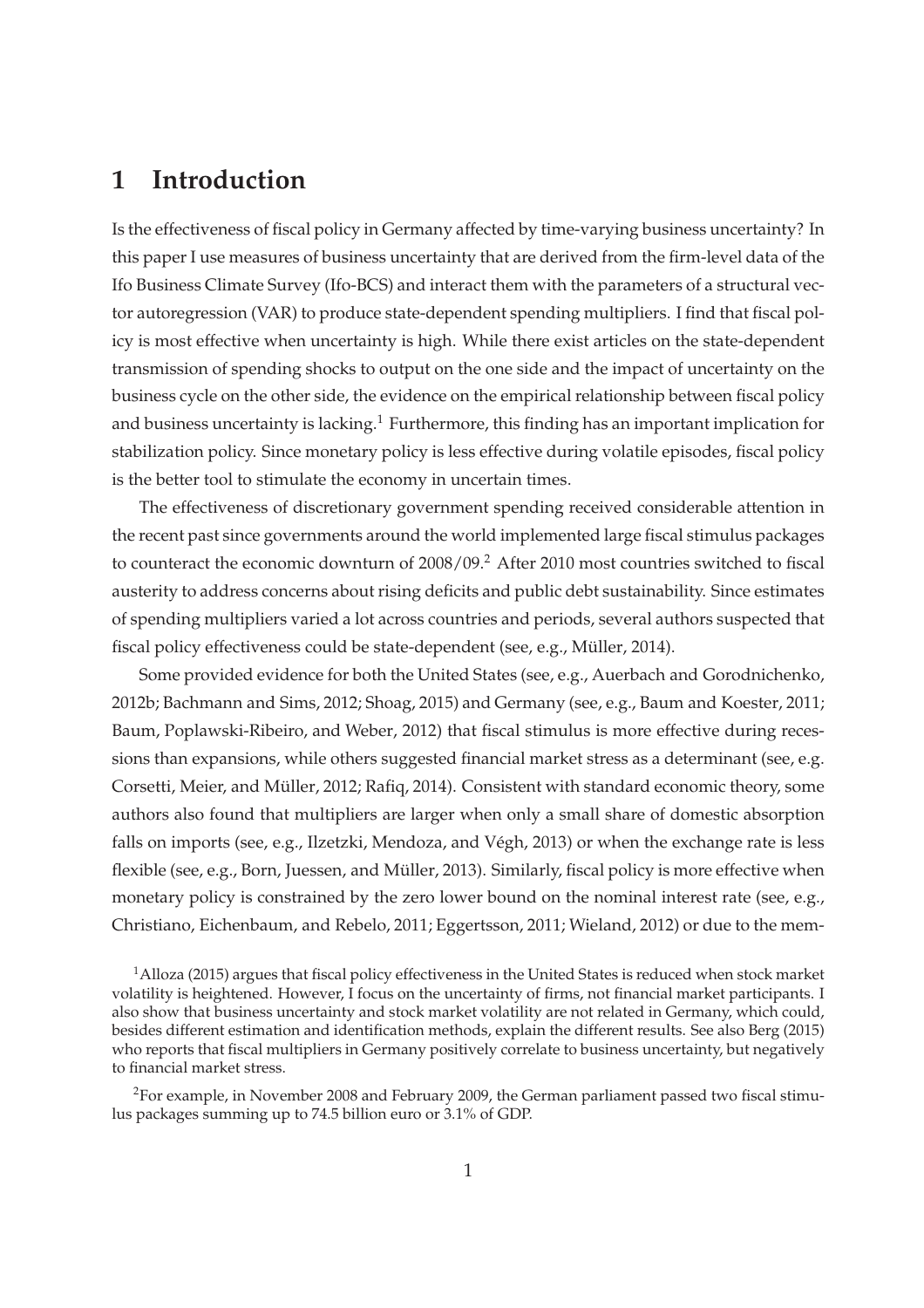bership in a currency union (see, e.g., Illing and Watzka, 2014; Flotho, 2015). And when public finances are weak, concerns about future tax rises or even government solvency could dampen the impact of spending shocks on output (see, e.g., Corsetti, Kuester, Meier, and Müller, 2013).

The economic downturn of 2008/09 also coincided with a sharp rise in volatility measures, leading several authors to suspect that increased uncertainty contributed to the Great Recession and the slow recovery thereafter. Inspired by the seminal article of Bloom (2009), some authors pointed to exogenous changes in uncertainty ("uncertainty shocks") as a potential contributor (see, e.g., Born, Breuer, and Elstner, 2014; Grimme, Henzel, and Bonakdar, 2015). Others argued that causation ran the opposite way, namely that first moment macroeconomic shocks, not uncertainty shocks, lead to the Great Recession, but that the endogenous response of uncertainty to such shocks then indeed amplified the economic downturn (see, e.g., Bachmann and Moscarini, 2012). In addition, some authors suggested that monetary policy effectiveness was reduced due to high uncertainty, thus providing an explanation for the slow recovery after the crisis (see, e.g., Aastveit, Natvik, and Sola, 2013; Vavra, 2013).

Since uncertainty is not observable, several measures have been proposed as proxies. These measures capture different dimensions of uncertainty and include: stock market volatility (see, e.g., Bloom, 2009), corporate bond spreads (see, e.g., Aastveit et al., 2013), factor-based estimates of macroeconomic uncertainty (see, e.g, Henzel and Rengel, 2014; Jurado, Ludvigson, and Ng, 2015; Henzel and Wieland, 2016), a measure based on unpredictable macroeconomic now- and forecast errors (see, e.g., Rossi and Sekhposyan, 2015), a Google News based index of economic uncertainty and an economic policy uncertainty index based on newspaper coverage frequency (see, e.g., Baker, Bloom, and Davis, 2015), as well as the forecast disagreement among firms (see, e.g., Bachmann, Born, Elstner, and Grimme, 2013; Bachmann, Elstner, and Sims, 2013).

In this paper I follow the latter approach and consider uncertainty measures that are derived from the firm-level data of the Ifo-BCS. Each month, the survey polls a representative sample of about 5,000 firms in the manufacturing sector on their past and expected production activities.<sup>3</sup> Following Bachmann et al. (2013) I use the ex-ante forecast dispersion across firms to proxy for business uncertainty. Moreover, I also consider two alternative measures that are based on expost forecast errors in a robustness check. The firm-level survey data are well-suited to measure business uncertainty since they capture the uncertainty of actual decision-makers, as opposed to outside analysts or financial market participants. In particular, I show that all three measures significantly correlate with economic activity, while stock market volatility does not.

 $3$ The Ifo Business Climate Index – a much-followed leading indicator for economic activity in Germany – is based on this survey. See Becker and Wohlrabe (2008) for further details on the survey design.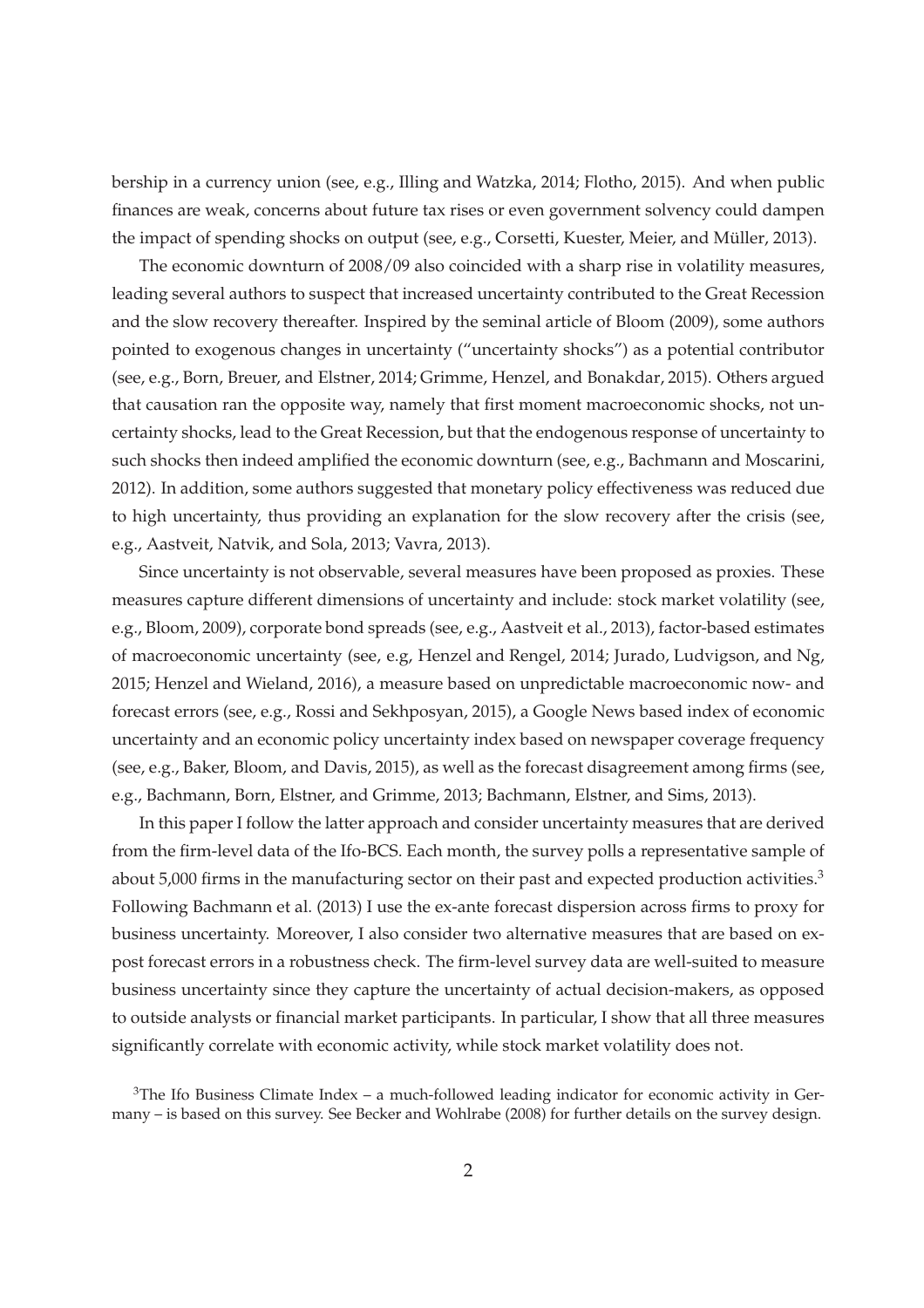To estimate a potential nonlinearity in the transmission of spending shocks to output, I use the interacted VAR model of Towbin and Weber (2013) and Sá, Towbin, and Wieladek (2014). In the interacted VAR, parameter variation is directly linked to an exogenous indicator variable, which is business uncertainty in this paper. This model hence allows me to compute spending multipliers at various uncertainty levels and to explore how time-varying business uncertainty affects the effectiveness of fiscal policy in Germany. While several recent applications to monetary policy are available (see, e.g., Aastveit et al., 2013; Castelnuovo, Caggiano, and Pellegrino, 2015; Jannsen, Potjagailo, and Wolters, 2015; Pellegrino, 2015), few authors have studied asymmetric fiscal policy within this framework so far.<sup>4</sup>

The baseline results are obtained from an interacted VAR that includes government spending, business confidence and output as endogenous variables, while the ex-ante forecast dispersion measure serves as the exogenous indicator. The model is estimated at quarterly frequency over the period 1970:1 to 2014:4 and spending shocks are identified in a recursive form.

Overall, I obtain evidence in favor of a state-dependent transmission of spending shocks to output in Germany. In particular, I observe that fiscal policy is most effective when business uncertainty is high and that the difference in multipliers across uncertainty states is largest for longer-term horizons. The empirical results are consistent with the predictions of the theoretical model of Bloom, Floetotto, Jaimovich, Saporta-Eksten, and Terry (2014), which suggests that fiscal policy is temporarily less effective when the economy has been hit by an uncertainty shock since firms become more cautious in responding to price changes. Indeed, I also find that multipliers are smaller, though not significantly, in the immediate aftermath of an uncertainty shock, but are much larger after a few years. This differential effect of fiscal stimulus on output in the short and long-run could be explained by its impact on business confidence. In uncertain times, confidence shows a strong, but delayed, improvement after a spending shock, leading firms to produce more in the years that follow. In addition, I show that the findings are robust to several alternative model specifications. In particular, the positive correlation between business uncertainty and fiscal policy effectiveness at longer-term horizons does not depend on the uncertainty measure used, the frequency of the data, or the sample period. Furthermore, I demonstrate that the baseline results are not contaminated by anticipation effects or an endogeneity bias.

The remainder of this paper is organized as follows. Section 2 explains the computation of the business uncertainty measures and develops the interacted VAR model. Section 3 presents the baseline results. Section 4 provides some robustness checks. The final section concludes.

<sup>4</sup>For example, Nickel and Tudyka (2014) use an interacted VAR with the debt-to-GDP ratio as an indicator and find that fiscal policy effectiveness is negatively correlated to the degree of public indebtedness.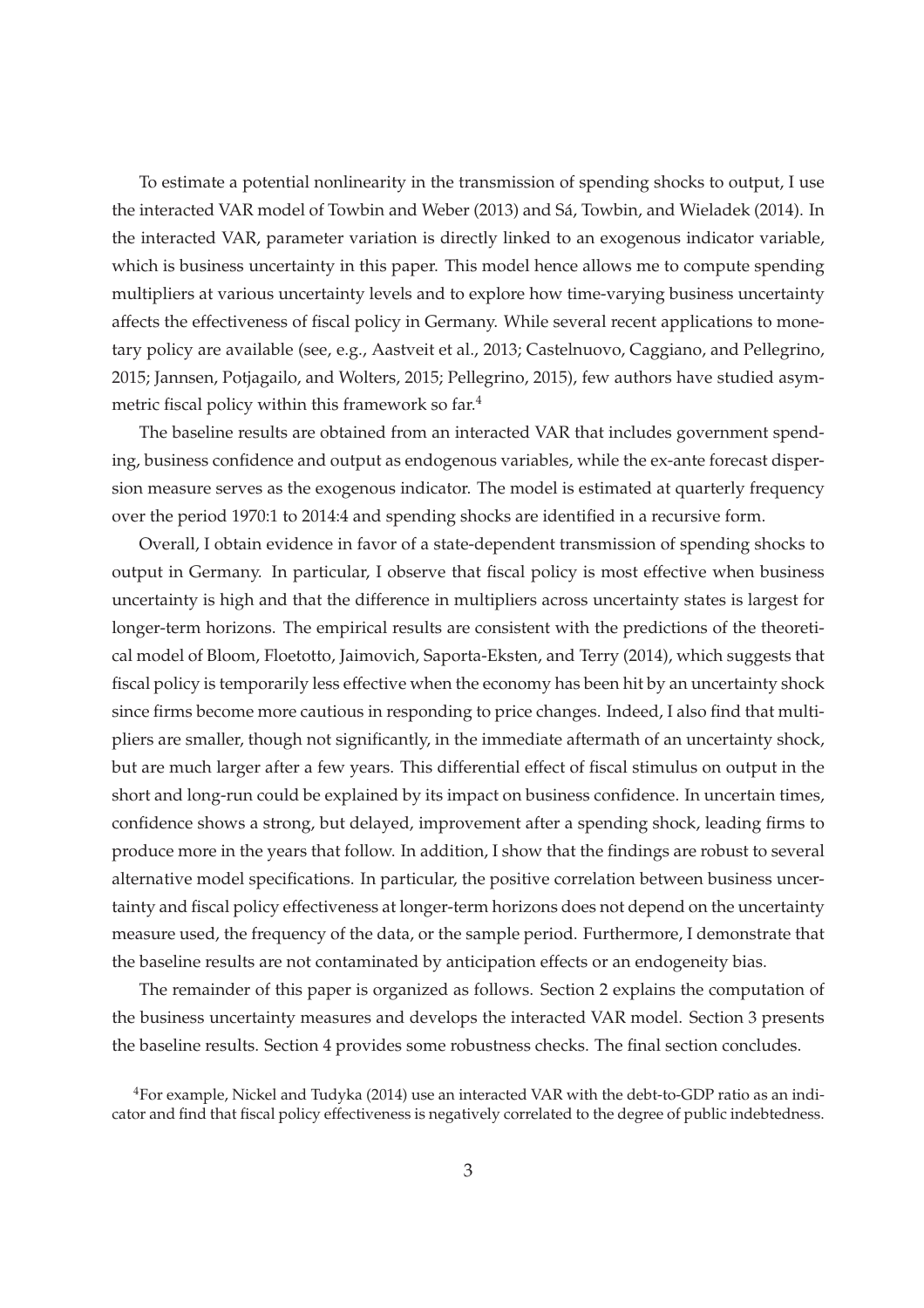## **2 Methodology and Data**

This section compares business uncertainty measures that are derived from the Ifo-BCS. I also develop the interacted VAR model, explain its estimation and identification, as well as the data and baseline specification used to compute conditional impulse responses to spending shocks.

#### **2.1 Measuring Business Uncertainty**

To obtain measures of business uncertainty, I use the forward-looking question of the Ifo-BCS. Each month, the survey polls a representative sample of about 5,000 firms in the manufacturing sector on their expected production activities for the next three months. In particular, the survey question reads as follows:<sup>5</sup>

(**Q1**) "*Expectations for the next three months: Our domestic production activities (without taking into account differences in the length of months or seasonal fluctuations) with respect to XY will increase, roughly stay the same, decrease.*"

The answers to this question fall into one of three qualitative categories: "increase", "decrease", and "stay the same". Following Bachmann et al. (2013) I proxy for unobserved uncertainty with ex-ante forecast dispersion and construct the first measure of business uncertainty as

$$
\text{FDISP}_t = \sqrt{Q E_t^+ + Q E_t^- - \left(Q E_t^+ - Q E_t^-\right)^2},\tag{1}
$$

where  $QE_t^+$  ( $QE_t^-$ ) is the fraction of firms expecting an increase (decrease) in production. This dispersion measure serves as the baseline uncertainty proxy because its computation is simple, a long time series is available, and it is also readily at hand in real-time.

Figure 1 plots the dispersion measure at quarterly frequency for the period 1970:1 to 2014:4. The quarterly data are obtained by taking the average of monthly figures. In addition, I remove any remaining seasonality using X-13ARIMA-SEATS and rescale the measure to have zero mean and unit variance. The figure also contains a shaded area which indicates periods of subdued growth according to the Composite Leading Indicator (CLI) of the Organisation for Economic Co-operation and Development (OECD). Table A.1 provides a description of the data used.

The figure reveals that business uncertainty undergoes large swings during the sample period and is countercyclical. The correlation with the CLI dates is 0.31 (p-value: 0.000) as shown

<sup>5</sup>Own translation – the German original reads "*Erwartungen für die nächsten 3 Monate: Unsere inländische Produktionstätigkeit (ohne Berücksichtigung unterschiedlicher Monatslängen und saisonaler Schwankungen) bezüglich XY wird voraussichtlich steigen, etwa gleich bleiben, abnehmen*".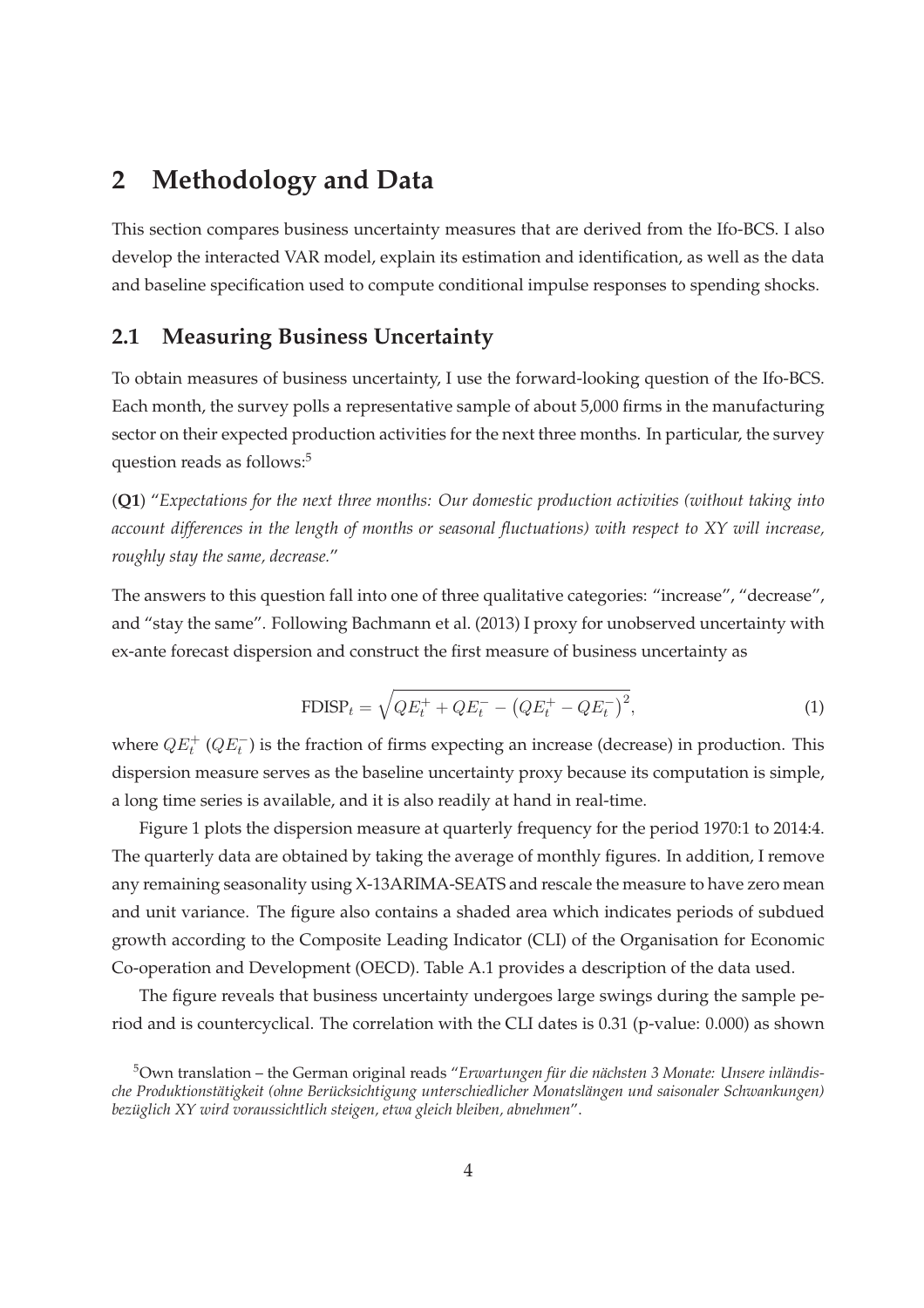

Figure 1: Business Uncertainty Measures. Notes: this figure shows measures of business uncertainty (solid and dashed lines) together with periods of subdued growth according to the OECD Composite Leading Indicator (CLI) (shaded area) for the period 1970:1 to 2014:4 (upper panel) and 1980:1 to 2014:3 (lower panel), respectively. The measures are rescaled to have zero mean and unit variance.

in Table 1. Periods of high uncertainty coincide with the 1973-74 oil price shock, the crisis of the European Exchange Rate Mechanism in 1992, and the collapse of the investment bank Lehman Brothers in 2008. Business uncertainty is low in the late 1970s and late 1980s.

In a robustness check I also consider two alternative measures of business uncertainty that are based on ex-post forecast errors. To obtain such errors, I use the backward-looking question of the Ifo-BCS, which reads as follows:<sup>6</sup>

<sup>6</sup>Own translation – the German original reads "*Tendenzen im vorangegangenen Monat: Unsere inländische Produktionstätigkeit (ohne Berücksichtigung unterschiedlicher Monatslängen und saisonaler Schwankungen) bezüglich XY ist gestiegen, in etwa gleich geblieben, gesunken*".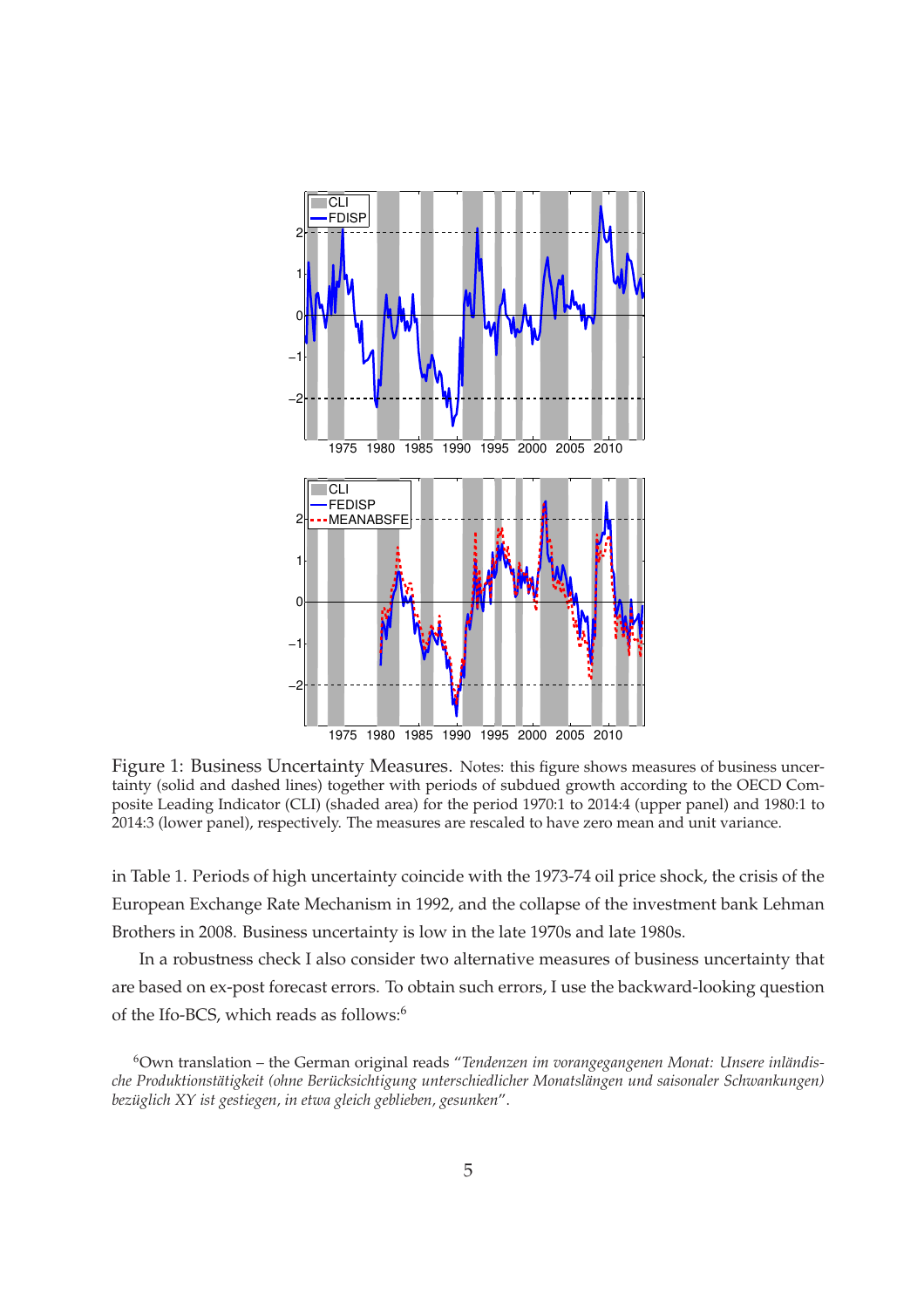|                  | <b>FDISP</b> | <b>FEDISP</b> | <b>MEANABSFE</b> | <b>VDAX</b> |
|------------------|--------------|---------------|------------------|-------------|
| <b>FEDISP</b>    | $0.64***$    |               |                  |             |
|                  | [0.000]      |               |                  |             |
| <b>MEANABSFE</b> | $0.50***$    | $0.94***$     |                  |             |
|                  | [0.000]      | [0.000]       |                  |             |
| <b>VDAX</b>      | 0.07         | $0.16*$       | 0.13             |             |
|                  | [0.417]      | [0.058]       | [0.115]          |             |
| OECD CLI         | $0.31***$    | 0.13          | $0.19**$         | 0.06        |
|                  | [0.000]      | [0.114]       | [0.027]          | [0.496]     |
| Output Growth    | $-0.33***$   | $-0.31***$    | $-0.30***$       | $-0.08$     |
|                  | [0.000]      | [0.000]       | [0.000]          | [0.339]     |
| Output Gap       | $-0.13$      | $-0.29***$    | $-0.27***$       | 0.01        |
|                  | [0.137]      | [0.000]       | [0.001]          | [0.922]     |

Table 1: Correlation between Uncertainty Measures and Activity Variables

Notes: this table shows the correlation between uncertainty measures and activity variables. \*\*\*, \*\*, and <sup>∗</sup> denote significance at the 1%, 5%, and 10% level, respectively. p-values are provided in brackets.

(**Q2**) "*Trends in the last month: Our domestic production activities (without taking into account differences in the length of months or seasonal fluctuations) with respect to XY have increased, roughly stayed the same, decreased.*"

The computation of forecast errors is difficult in this context due to the nature of the survey data (qualitative) and the different timing of (Q1) and (Q2) (next 3 months vs. last month). However, Bachmann et al. (2013) argue that under certain assumptions quantitative forecast errors ( $\epsilon_{i,t+3}$ ) can be constructed for each firm  $i$  and derive two alternative uncertainty proxies by taking their cross-sectional standard deviation and mean absolute value, respectively:<sup>7</sup>

$$
FEDISP_t = std(\epsilon_{i,t+3}) \quad \text{and} \quad MEANABSEE_t = \text{mean}|\epsilon_{i,t+3}|. \tag{2}
$$

Business uncertainty in period  $t$  hence depends on realized forecast errors in three months' time, implying that both measures are not available in real-time, but with a lag of one quarter only. In addition, the underlying firm-level data for the years prior to 1980 are irrecoverable, such that the longest quarterly time series at hand for both measures runs from 1980:1 to 2014:3.

Figure 1 shows both business uncertainty measures at quarterly frequency together with the CLI. The quarterly data are again obtained by taking the average of monthly figures. Seasonality

<sup>&</sup>lt;sup>7</sup>See also Bachmann et al. (2013). The computation of forecast errors is explained in Table A.2.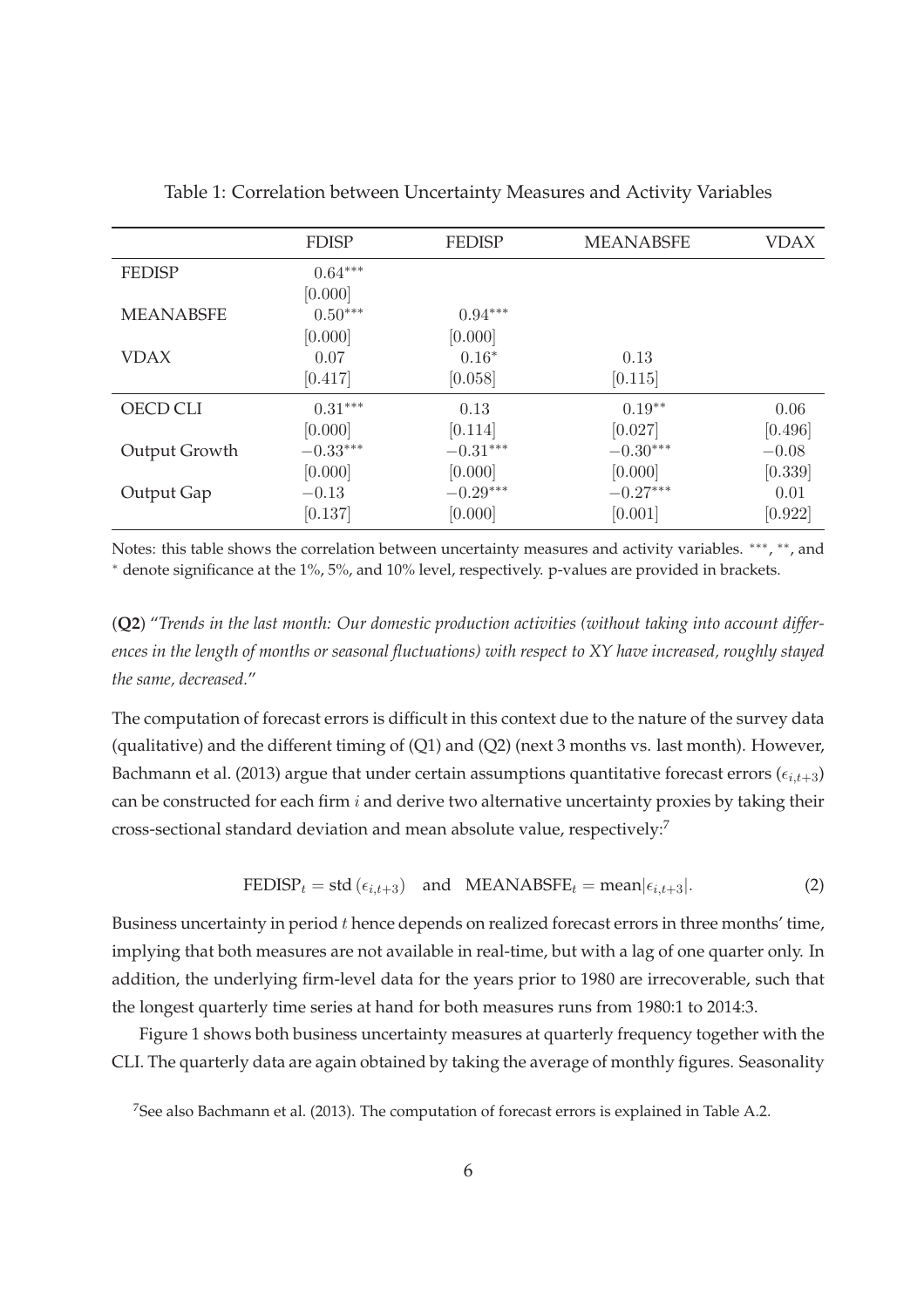is also removed and series are standardized. The figure reveals that both measures closely move together (correlation: 0.94; p-value: 0.000), are countercyclical, and peaks and troughs coincide with those according to FDISP. Their correlation with FDISP is 0.64 (p-value: 0.000) and 0.50 (pvalue: 0.000), respectively (see again Table 1). While their correlation with the CLI is lower than that of FDISP, both correlate significantly with other activity variables, such as output growth and the output gap. $^8$  In fact, a close connection to such variables is a feature of all three proxies, suggesting that those indeed measure uncertainty about business activity. In contrast, the table shows that this is not the case for stock market volatility (VDAX), which is also a frequently used uncertainty proxy.<sup>9</sup> The German VDAX is not significantly correlated to any activity variable.

#### **2.2 Interacted VAR Model**

In order to study the conditional impulse responses to government spending shocks, I estimate a structural interacted VAR of the recursive form:

$$
\underbrace{\begin{pmatrix} 1 & 0 & 0 \\ a_{21} & 1 & 0 \\ a_{31} & a_{32} & 1 \end{pmatrix}}_{A} \underbrace{\begin{pmatrix} g_t \\ c_t \\ y_t \end{pmatrix}}_{Y_t} = \underbrace{\begin{pmatrix} b_{0,1} \\ b_{0,2} \\ b_{0,3} \end{pmatrix}}_{P_0} + \sum_{l=1}^p \underbrace{\begin{pmatrix} b_{l,11} & b_{l,12} & b_{l,13} \\ b_{l,21} & b_{l,22} & b_{l,23} \\ b_{l,31} & b_{l,32} & b_{l,33} \end{pmatrix}}_{P_l} \underbrace{\begin{pmatrix} g_{t-l} \\ c_{t-l} \\ y_{t-l} \end{pmatrix}}_{Y_{t-1}} + \underbrace{\begin{pmatrix} \epsilon_{1,t} \\ \epsilon_{2,t} \\ \epsilon_{3,t} \end{pmatrix}}_{\epsilon_t},
$$
(3)

where  $g_t$  denotes government spending,  $c_t$  is a measure of business confidence, and  $y_t$  denotes output. The lag length is p, while data are available for  $t = 1, ..., T$ . The  $\epsilon_{i,t}$ 's are Gaussian shocks with zero mean and diagonal covariance matrix  $\Sigma$ . In contrast to a classical VAR, coefficients are not fixed, but vary with an exogenous indicator variable  $x_t:^{10}$ 

$$
a_{ij} = a_{ij}^0 + a_{ij}^1 x_t, \quad b_{0,i} = b_{0,i}^0 + b_{0,i}^1 x_t, \quad \text{and} \quad b_{l,ij} = b_{l,ij}^0 + b_{l,ij}^1 x_t,
$$
 (4)

for  $i = 1, 2, 3$ ;  $j = 1, 2, 3$ ; and  $l = 1, ..., p$ , where  $a_{11} = a_{22} = a_{33} = 1$  and  $a_{12} = a_{13} = a_{23} = 0$ , implying that the contemporaneous response of endogenous variables to shocks as well as their transmission depend on  $x_t$ . In this paper the indicator is a measure of business uncertainty.

<sup>&</sup>lt;sup>8</sup>Output growth is the quarterly change in (log) real gross domestic product (GDP). The output gap is obtained by applying the Hodrick-Prescott filter to (log) real GDP with smoothing parameter  $\lambda = 1,600$ .

<sup>9</sup>Stock market volatility is a concatenated series of the quarterly volatility of daily DAX returns (1970:1 to 1991:4) and the implied volatility from DAX options (1992:1 to 2014:4). The Datastream mnemonics are DAXINDX and VDAXNEW, respectively. See Bloom (2009) for a similar proceeding.

 $10$ Parameter variation is hence deterministic and directly linked to an indicator, which distinguishes the approach from the time-varying parameter VAR of Cogley and Sargent (2002, 2005) or Primiceri (2005).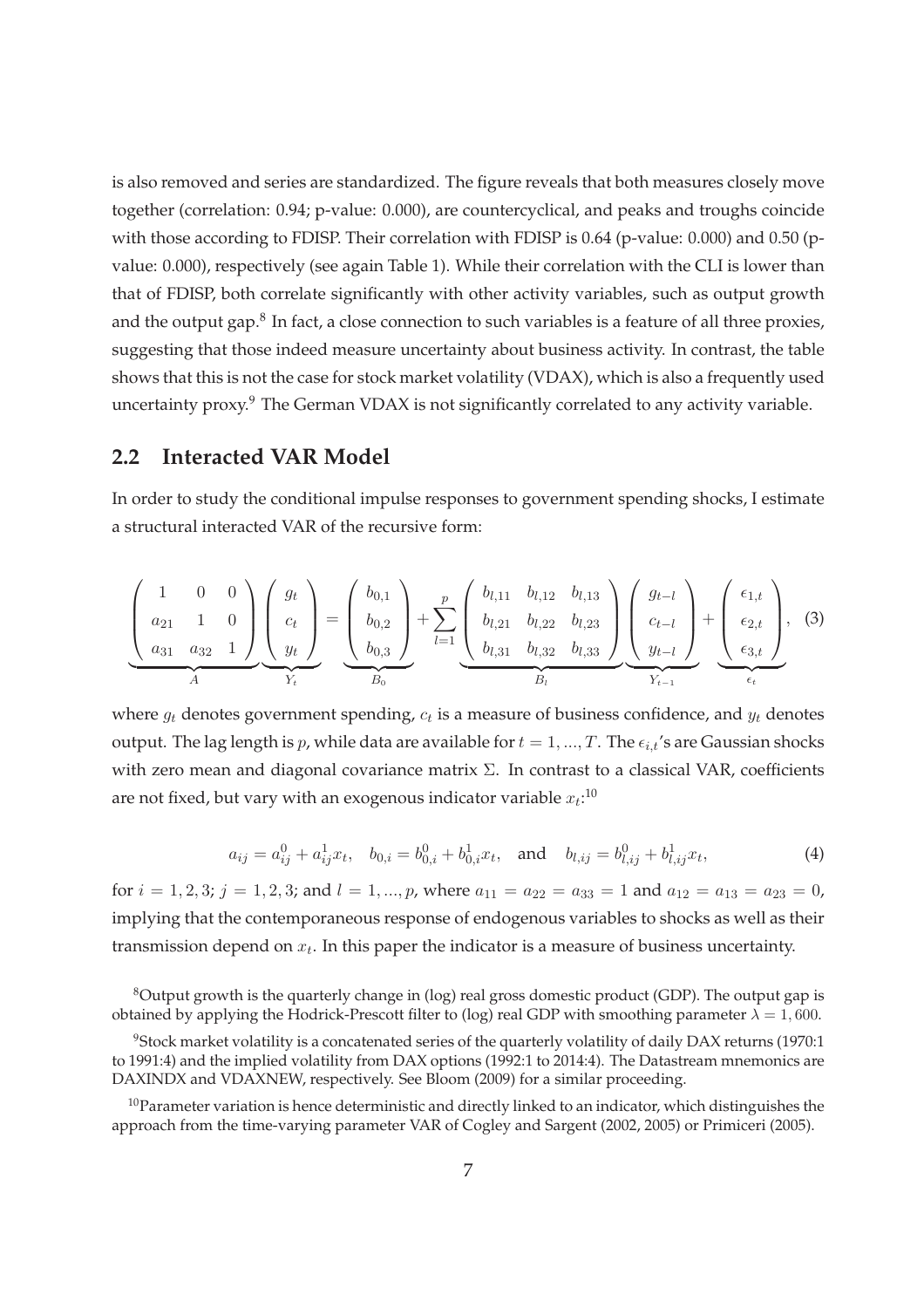The recursive form has important implications for both estimation and identification. First, the residual  $\epsilon_{1,t}$  can be interpreted as a spending shock. Following Blanchard and Perotti (2002) I hence assume that government spending is predetermined, reflecting the delays that are inherent in the political system. No structural interpretation is attached to the remaining shocks. Second, the structural coefficients can be consistently estimated by applying ordinary least squares (OLS) to each equation separately since error terms do not correlate with regressors.

Once estimated, the structural VAR can be brought into its reduced-form for any given value of the indicator variable  $(x_t = \bar{x})$ :

$$
Y_t = \hat{A}(\bar{x})^{-1} \hat{B}_0(\bar{x}) + \hat{A}(\bar{x})^{-1} \sum_{l=1}^p \hat{B}_l(\bar{x}) Y_{t-l} + \hat{A}(\bar{x})^{-1} \epsilon_t,
$$
\n(5)

and conditional impulse responses to a spending shock can be computed.

In order to quantify the estimation uncertainty surrounding impulse responses, I use Monte Carlo integration. Following Koop (2003) I impose a noninformative natural conjugate Normal-Gamma prior on structural coefficients and covariances in each equation. This prior has the nice property that the marginal posterior for structural coefficients (stacked in  $\beta$ ) after integrating out the uncertainty about covariances is multivariate-t with posterior mean and covariance:

$$
E(\beta|y) = \hat{\beta}
$$
 and  $var(\beta|y) = \frac{\nu s^2}{T - p - 2} (X'X)^{-1}$ , (6)

where  $\hat{\beta}$  denotes the OLS estimate,  $\nu s^2 = \left(y-X\hat{\beta}\right)' \left(y-X\hat{\beta}\right)$ , and  $y$  and  $X$  are the appropriate data and regressor matrices, respectively.<sup>11</sup> Note that both posterior moments only involve data information and are equal to OLS quantities.

The posterior distribution for the impulse responses is obtained as follows. First, I fix the indicator at a particular value  $\bar{x}$ . Second, I draw structural coefficients equationwise from their marginal posterior. Third, I compute the reduced-form of the VAR. Fourth, I calculate impulse responses to a unit spending shock and save them. The latter three steps are repeated 1,000 times for any point on the equally spaced discrete grid  $\bar{x} \in [-2, 2]$  with step length 0.1, which approximates the continuous distribution of the indicator. In addition, I follow Cogley and Sargent (2002, 2005) and impose a stability condition, which is implemented by discarding draws with autoregressive roots inside the unit circle, hence avoiding explosive outcomes of the model. The retained impulse responses are used for inference.<sup>12</sup>

<sup>&</sup>lt;sup>11</sup>The subscript  $i$  denoting the respective equation is suppressed for better readability.

<sup>12</sup>On average less than 10% of all draws are discarded.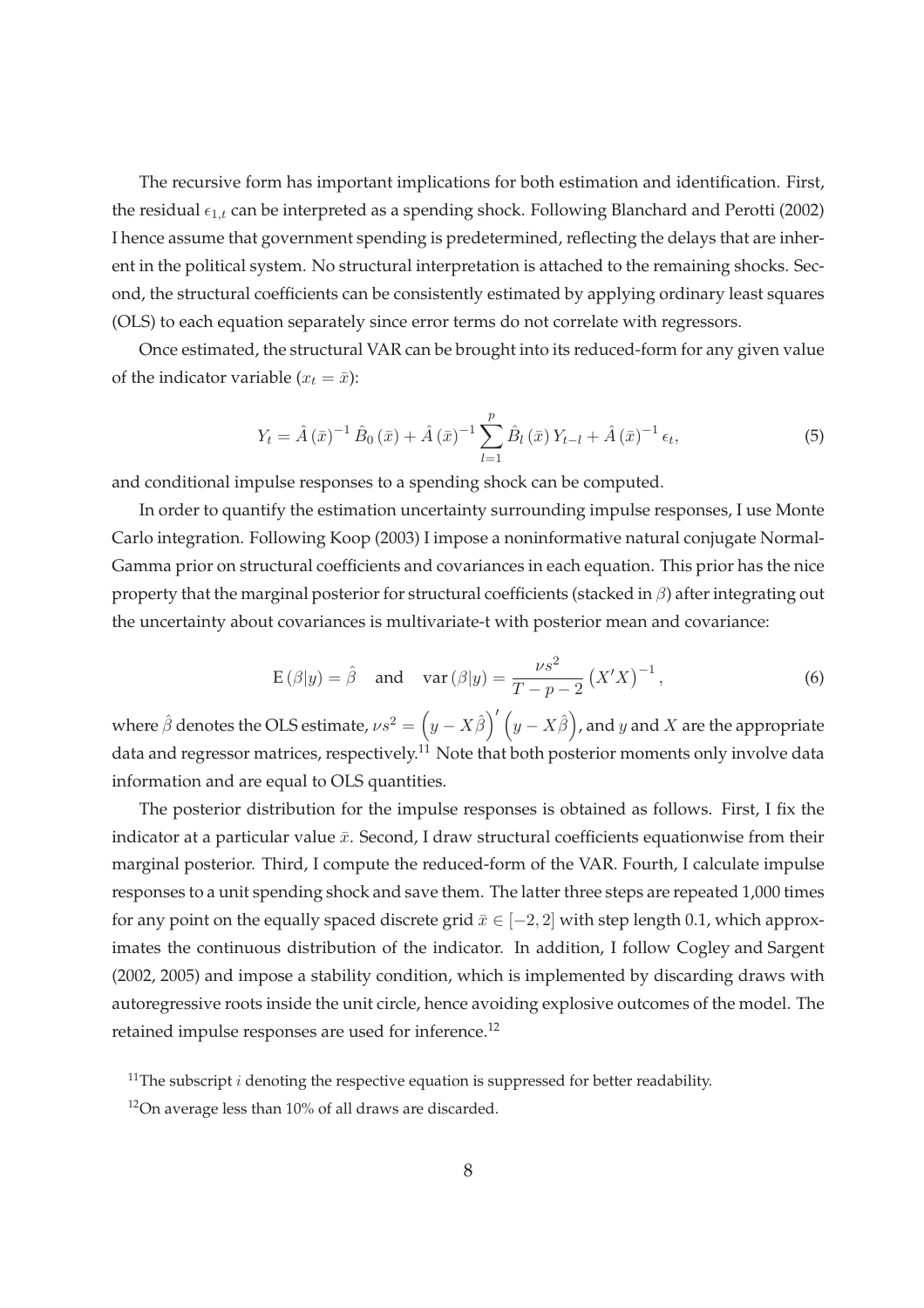#### **2.3 Baseline Specification and Data**

The baseline results are obtained from an interacted VAR that is specified as follows. For spending I use the government consumption expenditures and for output the gross domestic product (GDP). Both series are expressed in real terms and enter the VAR in log-levels, hence allowing for cointegration between them. The series are provided by the *Deutsche Bundesbank* at quarterly frequency for the period 1970:1 to 2014:4 and sourced from Datastream.<sup>13</sup> Business confidence is measured using (Q1) of the Ifo-BCS as the fraction of firms with an optimistic outlook minus the fraction with a pessimistic outlook plus 100 and included in levels. While the scaling has no meaning, a higher number represents more confidence. Bachmann and Sims (2012) have shown that the confidence channel is crucial for the transmission of spending shocks to output.

Moreover, I consider the dispersion in production expectations (Q1) as the measure of business uncertainty (FDISP). To allow for a lagged response of endogenous variables to uncertainty, I follow Aastveit et al. (2013) and construct the indicator as a simple moving average:<sup>14</sup>

$$
x_t = \frac{1}{1+p} \sum_{l=0}^{p} FDISP_{t-l}.
$$
\n(7)

Finally, I set the lag length according to the Hannan-Quinn Criterion (HQC), which suggests  $p = 2.15$ 

## **3 Baseline Results**

Figure 2 provides the impulse responses for government spending, business confidence and output to spending shocks of one euro conditional on the level of business uncertainty for the baseline specification. Because spending and output enter the VAR in log-levels, I rescale their responses by the average spending share of output over the sample period (which is 0.18) to convert them to euro terms. The size of the output response may then be interpreted as a spending multiplier, i.e.  $\partial y/\partial q$ , which is the standard measure of fiscal policy effectiveness (see, e.g., Blanchard and Perotti, 2002; Bachmann and Sims, 2012). Each three-dimensional (3D) graph exhibits the median multipliers at horizons 0 to 20 for uncertainty levels from -2 to 2. The x-axis

<sup>&</sup>lt;sup>13</sup>The mnenomics are BDNA0106G and BDNA0000, respectively.

<sup>&</sup>lt;sup>14</sup>The results are similar for  $x_t = FDISP_t$  and for a moving average with weights decreasing in lags.

<sup>&</sup>lt;sup>15</sup>In a simulation study Ivanov and Kilian (2005) show that the HQC is preferable to the Bayesian Information Criterion (BIC) and the Akaike Information Criterion (AIC) for quarterly VAR models with more than 120 observations. Still, the results are similar for  $p = 1$  and  $p = 4$ , which are chosen by BIC and AIC.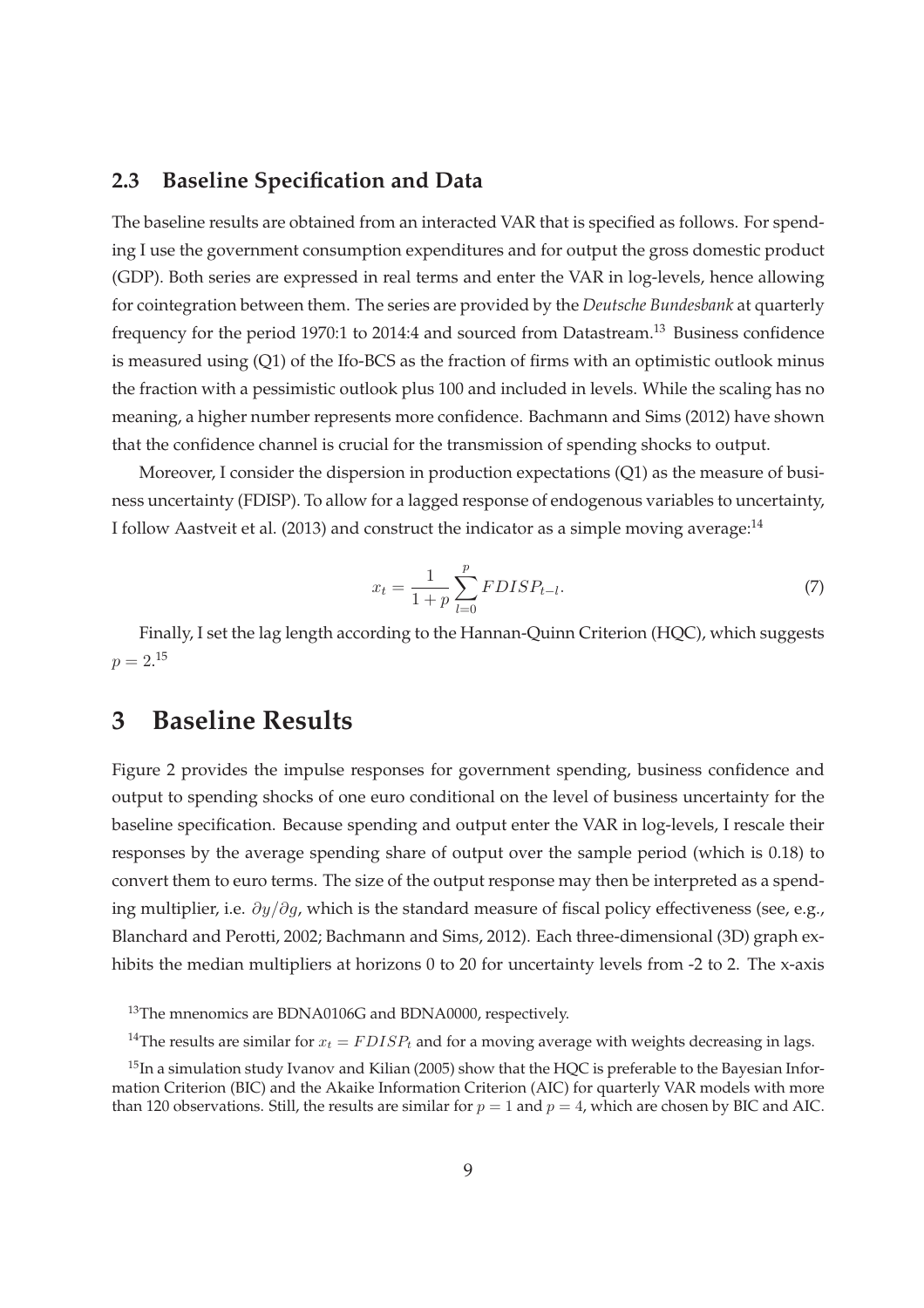

Figure 2: Conditional Distribution of Impulse Responses – Baseline Specification. Notes: this figure shows the impulse responses to spending shocks conditional on the level of business uncertainty (FDISP). x-axis: horizon (quarter); y-axis: uncertainty (standard deviation); z-axis: response (euro).

plots the horizon in quarters, the y-axis denotes the level of uncertainty in standard deviations below (above) the sample mean, and the z-axis shows the multiplier in euro.

The figure reveals that the effectiveness of fiscal policy in Germany is not stable across uncertainty states. For most horizons the output response tends to increase with the level of business uncertainty. When uncertainty is below its sample mean, an additional euro of spending has a small and short-lived positive impact on output, which turns even negative after a few quarters. During normal times, with uncertainty close to its sample mean, the spending multiplier is flat and the extra stimulus has neither a positive nor a negative impact on output after a while. For high levels of uncertainty, however, output shows a hump-shaped response, and the stimulus leads to a persistent rise in overall economic activity.

Figure 2 also suggests that business confidence is a potential transmission channel for the observed positive correlation of fiscal policy effectiveness and business uncertainty. When uncertainty is low, confidence declines after an expansionary spending shock, while it exhibits a small positive response during normal times. In contrast, firms are much more optimistic with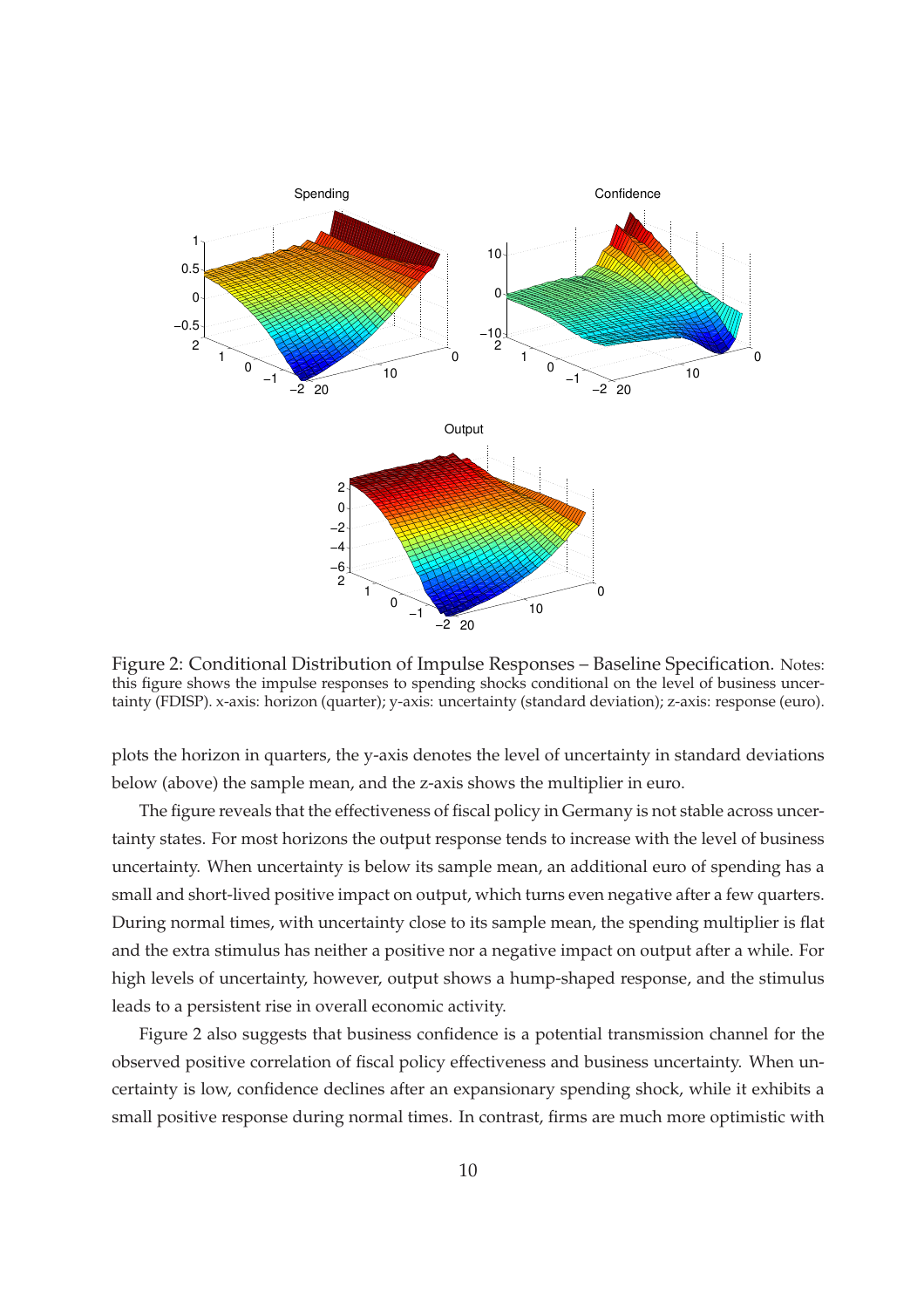

Figure 3: Impulse Responses for Selected Uncertainty States – Baseline Specification. Notes: this figure provides the impulse responses to spending shocks (solid line) at the average level of business uncertainty ( $\bar{x}=0$ ) together with a 90% error band (shaded area). The figure also exhibits the impulse responses when uncertainty is high ( $\bar{x}=2$ ; thick dashed line) or low ( $\bar{x}=-2$ ; thin dashed line), respectively. x-axis: horizon (quarter); y-axis: response (euro).

respect to their prospective production activities when the additional stimulus is announced in times of high uncertainty. In the following, firms will most likely invest more in equipment and buildings or higher more staff, hence boosting overall economic activity.

Since the 3D plots do not account for estimation uncertainty, I provide the impulse responses at the average level of business uncertainty ( $\bar{x} = 0$ ) together with a 90% error band in Figure 3. The plots also include the median responses when uncertainty is high ( $\bar{x}=2$ ) and low ( $\bar{x}=-2$ ).

During normal times, an additional euro of spending leads to an increase in output of about 80 cent within the quarter. The spending multiplier declines thereafter and is not different from zero after a year and later. For the high and low uncertainty states, the multipliers are of similar magnitude on impact and lie within the 90% error band. The size of the multipliers is, however, different for longer-term horizons. While the extra fiscal stimulus induces an increase in output of about 3 euro after five years when announced in times of high uncertainty, the same euro spend during a low uncertainty period leads output to decline by more than 6 euro.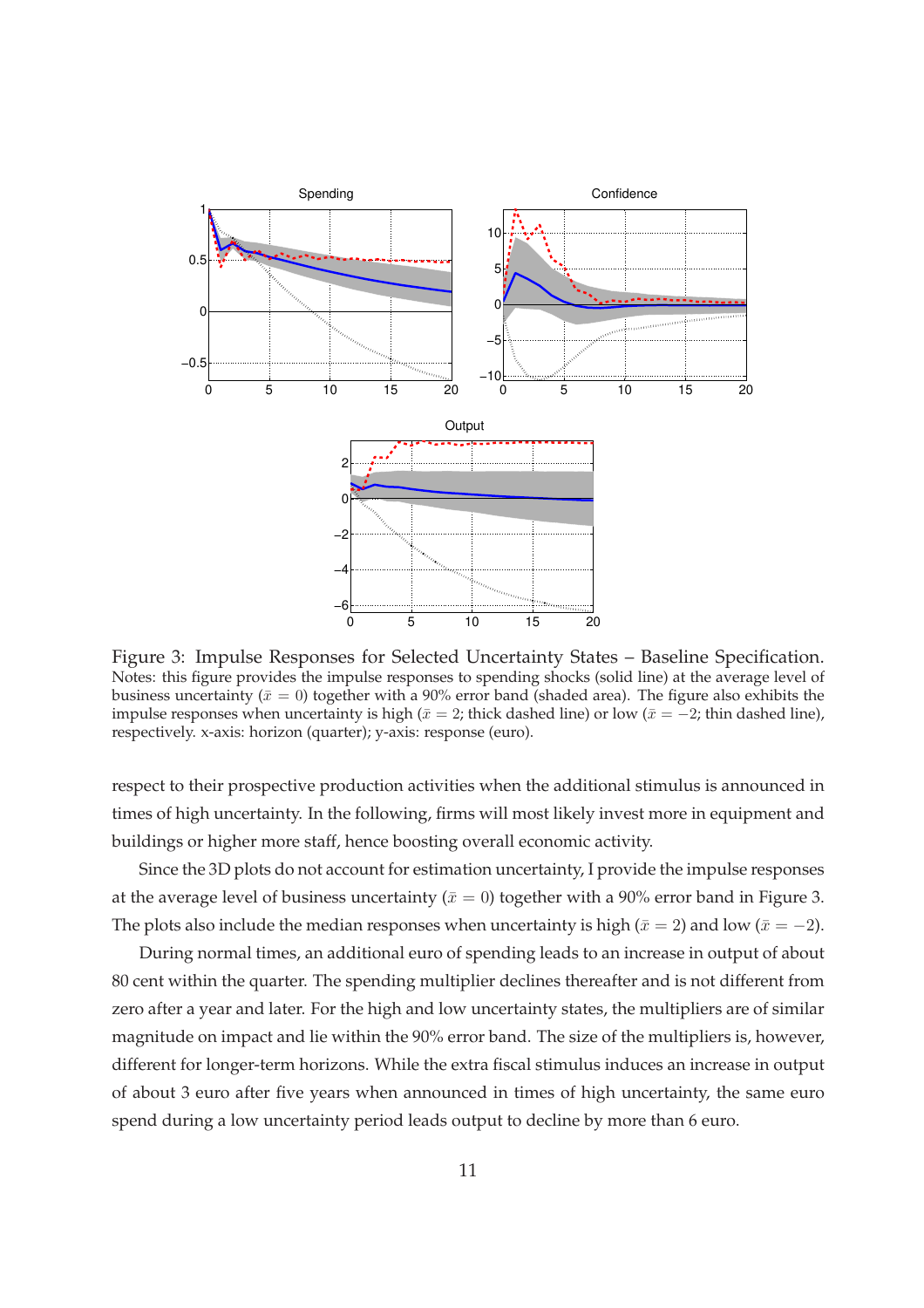

Figure 4: Difference in Impulse Responses between High and Low Uncertainty State – Baseline Specification. Notes: this figure shows the difference in impulse responses between the high ( $\bar{x} = 2$ ) and low ( $\bar{x} = -2$ ) uncertainty state (solid line) together with a 90% error band (shaded area). x-axis: horizon (quarter); y-axis: difference (euro).

The state-dependent transmission of spending shocks to output is also reflected in business confidence. Following a fiscal stimulus, confidence moves in opposite directions for  $\bar{x}=2$  and  $\bar{x} = -2$ , while both responses are also well outside the 90% error band most of the time.

In order to test more formally whether the transmission of spending shocks is significantly different across uncertainty states, I compute for each draw the difference between the impulse responses at  $\bar{x}=2$  and  $\bar{x}=-2$ . Figure 4 shows the median difference together with a 90% error band for government spending, business confidence, and output at horizons 0 to 20.

The figure suggests that the contemporaneous response of output and confidence to spending shocks is not state-dependent, while the transmission thereafter is. The median difference for output is increasing over time and settles at around 10 euro after five years. The 90% error band is well above zero after a half year and later, indicating that the state-dependent transmission of spending shocks to output is statistically significant. Moreover, I obtain that confidence improves significantly stronger after a stimulus for several quarters when uncertainty is high.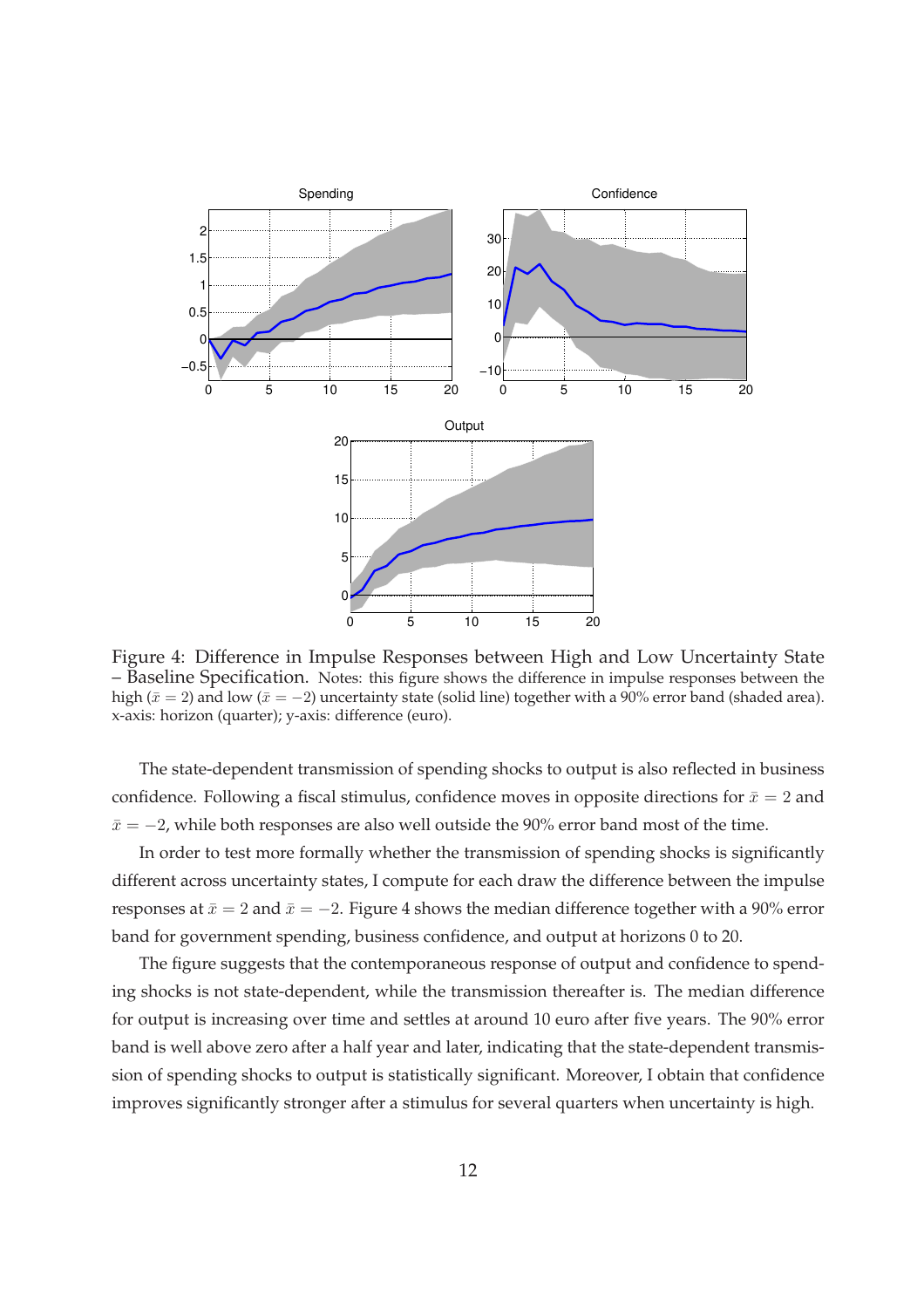In sum, I obtain that fiscal policy in Germany is most effective when business uncertainty is high. Moreover, I find that the difference in spending multipliers across uncertainty states is largest for longer-term horizons, and then both statistically significant as well as of economic relevance. The results also suggest a prominent role for business confidence in the state-dependent transmission of spending shocks to output.

### **4 Robustness**

In this section I explore the robustness of the baseline results with respect to several alternative model specifications. First, I assess whether the exogeneity assumption for the uncertainty measure is not too rigid. Second, I add professional forecasts for government spending and output to the VAR to account for possible anticipation effects. Third, I use FEDISP and MEANABSFE as alternative uncertainty measures. The full set of results for output is provided in Figure 5.<sup>16</sup>

**Controlling for Endogeneity** The first robustness check concerns the exogeneity assumption for the business uncertainty measure. While it is not uncommon to treat uncertainty as exogenous, the indicator variable is strictly speaking not an uncertainty shock in the sense of Bloom et al. (2014), but may well respond itself to a spending shock. To assess the relevance of a potential endogeneity bias, I use the following two-step approach.<sup>17</sup> In the first step, I estimate a VAR on business uncertainty (FDISP), government spending, business confidence and output, including two lags of each variable. Following Bloom (2009) I assume a recursive order and interpret the residual of the first VAR equation as an uncertainty shock ( $\epsilon_t^{unc}$ ). In the second step, I use  $\epsilon_t^{unc}$ rather than FDISP to compute the indicator variable  $(x_t)$  and then proceed as before.<sup>18</sup>

Figure 5 shows that controlling for endogeneity does not affect the shape of the output response, but impacts on the size of the multiplier when uncertainty is low. While the stimulating effect on output in times of high uncertainty is only slightly lower in comparison to the baseline specification, the decline in output at  $\bar{x} = -2$  is much smaller. After five years output has fallen by less than 2 euro compared to 6 euro when the baseline specification is considered. However, the difference between the high and low uncertainty state is still of economic relevance (more than 4 euro) and statistically significant at most horizons.

<sup>&</sup>lt;sup>16</sup>The plots for government spending and business confidence are available upon request.

 $17$ Kilian (2009) considers a similar two-step approach in the context of oil price shocks.

<sup>&</sup>lt;sup>18</sup>In fact, I use a smoothed uncertainty shock series to compute  $x_t$ , which is obtained by the Hodrick-Prescott filter ( $\lambda = 1,600$ ). Removing some of the high frequency movements in  $\epsilon_t^{unc}$  before estimation makes inference more stable, but has little impact on the qualitative results.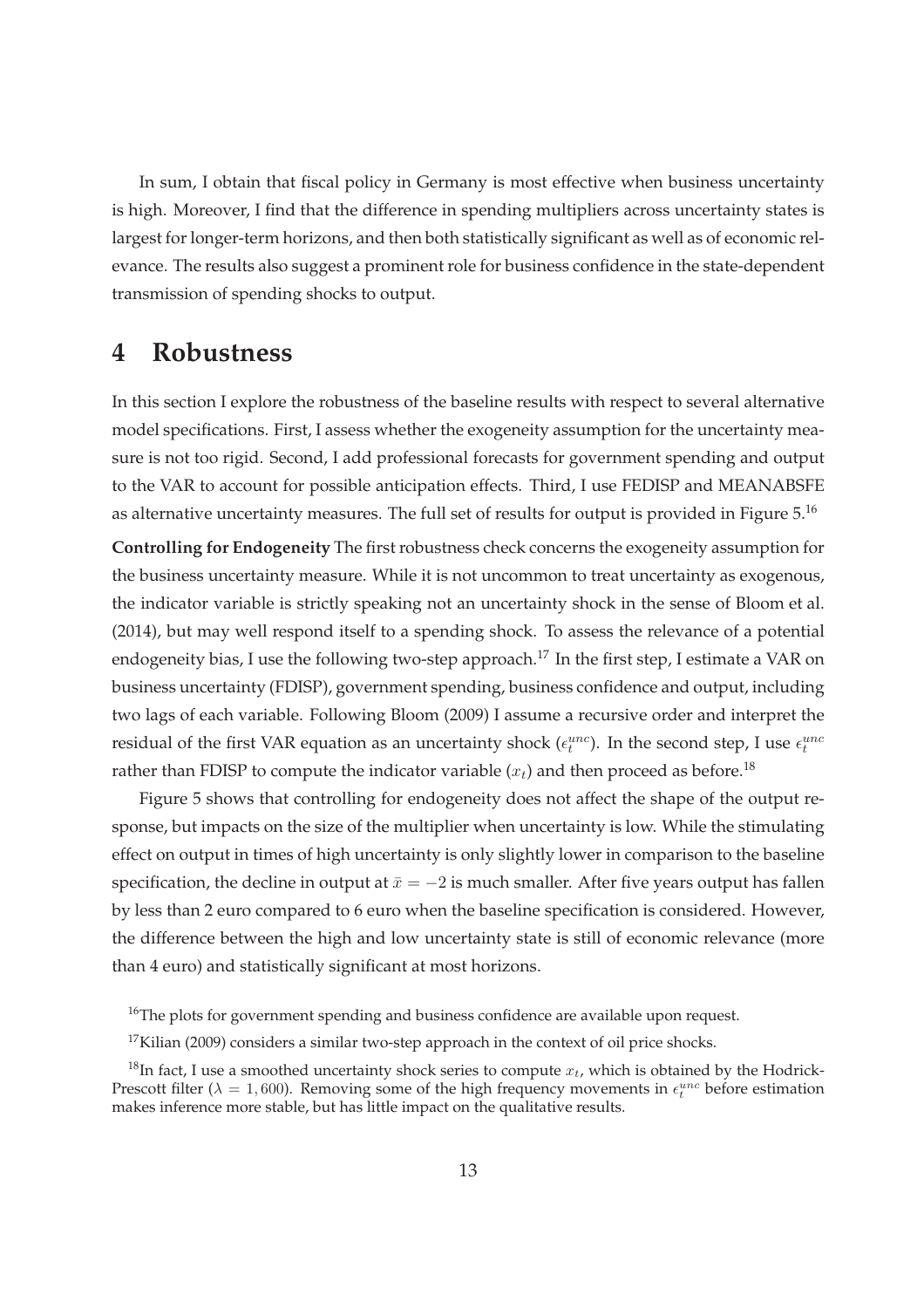

Figure 5: Output Response for Alternative Specifications. Notes: this figure shows the output response to spending shocks for alternative specifications. See also Figures 2 and 3.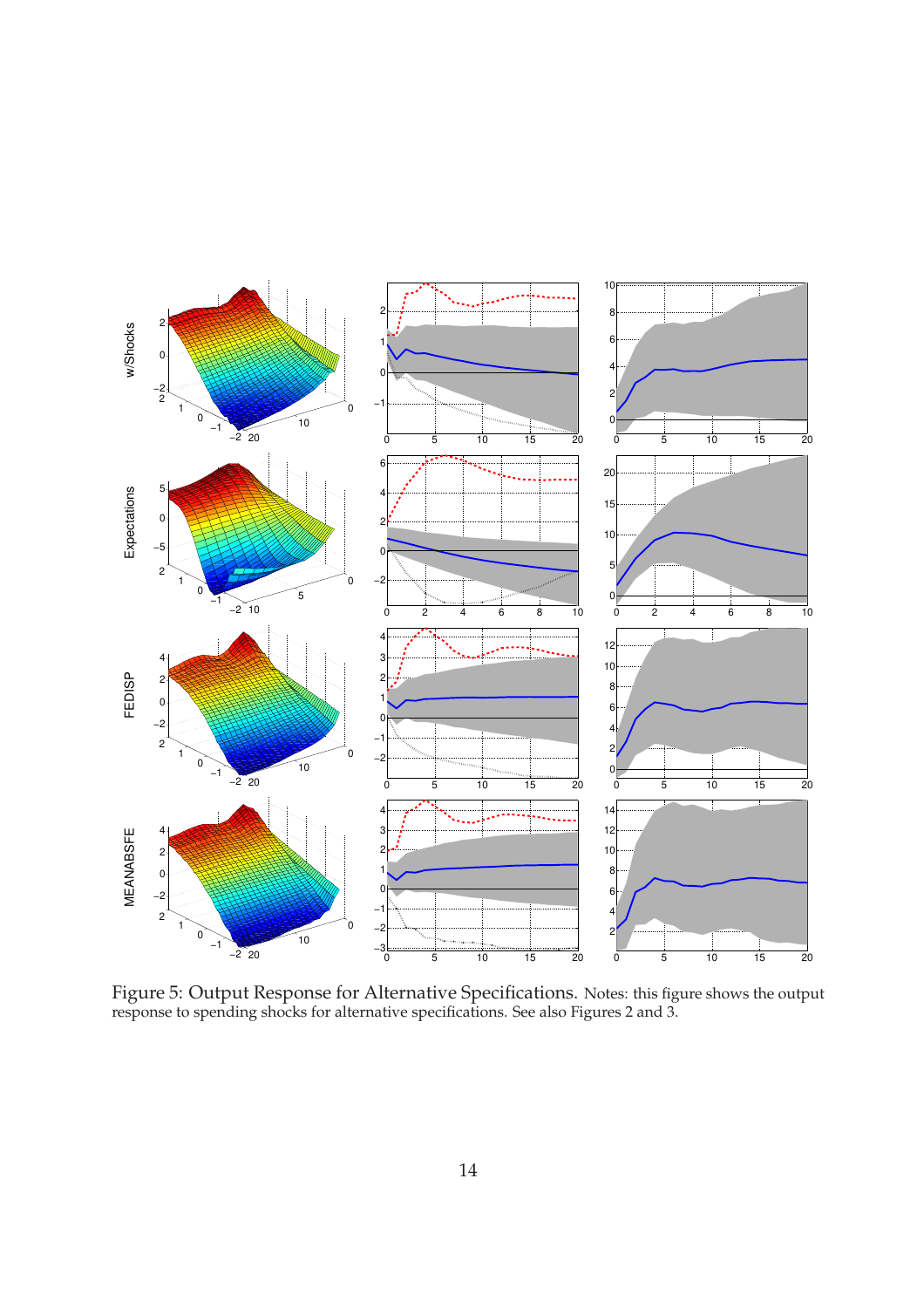**Controlling for Expectations** The second robustness check addresses anticipation effects with respect to government spending shocks. Ramey (2011) emphasizes that neglecting anticipation effects can render impulse responses biased and proposes to include news about future fiscal policy to overcome this potential problem. In this paper I add forecasts for both real government consumption growth ( $\Delta g^f_t$  $t_{t|t-1}^{f})$  and real GDP growth ( $\Delta y^f_t$  $t_{t|t-1}$ ) from the OECD Economic Outlook to control for anticipated movements in spending and output.<sup>19</sup> The Economic Outlook is prepared twice a year in July and December and provides predictions for the following half year. In accordance with the timing of the forecasts, I estimate the VAR at semi-annual frequency for this robustness check. Since forecasts are made in  $t-1$ , I order them before spending such that the augmented VAR reads as  $Y_t = \left[\Delta g^f_{t|t-1} ~ \Delta y^f_t \right]$  $\int_{t|t-1}^{f} g_t c_t y_t \Big|'$ , and the residual  $\epsilon_{3,t}$  can then be interpreted as a spending shock.<sup>20 21</sup>

Figure 5 reveals that controlling for expectations and switching to semi-annual frequency does not alter the qualitative results of the baseline specifications. While multipliers are larger at both  $\bar{x} = 2$  and  $\bar{x} = -2$  compared to the baseline specification, the difference between them is again approximately 10 euro and significantly larger than zero at most horizons.

**Alternative Uncertainty Measures** In the final robustness check I replace FDISP by the alternative measures FEDISP and MEANABSFE. The estimation period is then 1980:1 to 2014:3.

Figure 5 suggests that using the alternative business uncertainty measures produces similar output responses compared to the baseline specification. However, I again observe a less pronounced decline in output for  $\bar{x} = -2$ , which is also reflected in a smaller value of the difference statistic (about 6 euro).

In sum, I find that the baseline results are robust to several alternative model specifications. In particular, the positive correlation between business uncertainty and fiscal policy effectiveness does not depend on the uncertainty measure used, the frequency of the data, or the sample period. Moreover, I obtain that the baseline results are not contaminated by anticipation effects or an endogeneity bias.

<sup>19</sup>The forecasts from the OECD Economic Outlook are considered as reasonable and hence frequently utilized to control for anticipation effects in fiscal VARs (see, e.g., Auerbach and Gorodnichenko, 2012a, 2013; Born et al., 2013; Berg, 2015). In Berg (2015) it is shown that spending and output growth forecasts for Germany are unbiased, efficient and closely track actual values.

<sup>20</sup>Observe that by controlling for expected changes in government spending and output,  $\epsilon_{3,t}$  is indeed a surprise innovation to spending and not mixed up with an anticipated increase in  $g_t$  or  $y_t$ .

 $21$ While the assumption that spending is predetermined is standard for quarterly time series, one may suspect that it is too restrictive for semi-annual data. However, Born and Müller (2012) test this restriction and find that even annual spending is predetermined. See also Beetsma, Giuliodori, and Klaassen (2009).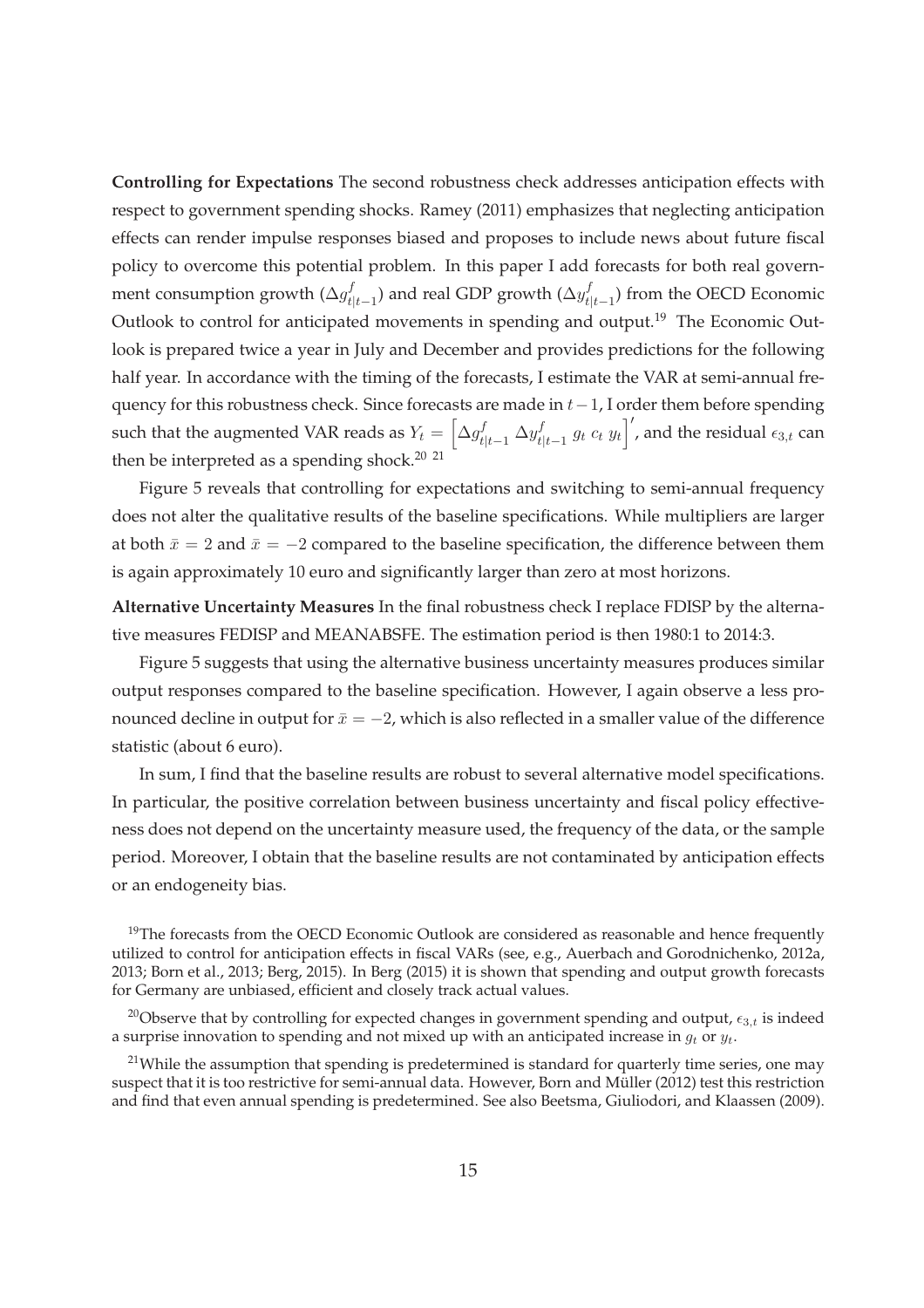### **5 Summary and Conclusion**

In this paper I explore how business uncertainty affects the effectiveness of fiscal policy in Germany. For that purpose, I consider measures of business uncertainty that are derived from the firm-level data of the Ifo-BCS and interact them with the parameters of a structural VAR to produce state-dependent spending multipliers. I observe that fiscal policy is most effective when uncertainty is high and that the difference in multipliers across uncertainty states is largest for longer-term horizons. The evidence also suggest a prominent role for business confidence in the state-dependent transmission of spending shocks to output. Moreover, I show that the findings are robust to several alternative model specifications. To summarize the main results, I provide the spending multipliers for each specification at different uncertainty-states in Table 2. The table shows the median multipliers after five years together with the 5th and 95th percentiles. Of course, the size of the multiplier varies across specifications. Nevertheless, the numbers provide strong evidence in favor of state-dependent fiscal policy effectiveness.

| Specification    | Average $(\bar{x} = 0)$ | High $(\bar{x} = 2)$ | Low $(\bar{x} = -2)$ | Diff. (High/Low) |
|------------------|-------------------------|----------------------|----------------------|------------------|
| <b>Baseline</b>  | $-0.10$                 | 3.13                 | $-6.40$              | 9.81             |
|                  | $[-1.55, 1.53]$         | [ $2.08, 5.29$ ]     | $[-16.74, -0.47]$    | 3.61, 20.04      |
| w/Shocks         | $-0.06$                 | 2.40                 | $-1.94$              | 4.49             |
|                  | $[-1.96, 1.48]$         | [0.54, 4.06]         | $[-7.50, 1.96]$      | $[-0.14, 10.22]$ |
| Expectations     | $-1.40$                 | 4.89                 | $-1.36$              | 6.61             |
|                  | $[-3.73, 0.50]$         | [ $2.86, 8.19$ ]     | $[-18.17, 5.40]$     | $[-1.11, 22.92]$ |
| <b>FEDISP</b>    | 1.04                    | 3.05                 | $-2.96$              | 6.33             |
|                  | $[-1.32, 3.05]$         | [0.86, 6.83]         | $-9.21, 2.01]$       | 0.34, 13.72      |
| <b>MEANABSFE</b> | 1.23                    | 3.48                 | $-3.00$              | 6.81             |
|                  | $[-0.92, 2.89]$         | 0.98, 7.57           | $[-10.03, 2.23]$     | 0.65, 14.98      |

Table 2: Output Response after Five Years for Selected Uncertainty States

Notes: this table shows the output response in euro after five years for selected uncertainty states and all the specifications. The table also shows the difference in responses between the high and low uncertainty state. The 5th and 95th percentiles are provided in brackets below the median.

Against this background I conclude that fiscal policymakers should take the level of business uncertainty into account when deciding on extra stimulus. In contrast to other important determinants of fiscal policy effectiveness, such as the output gap, the baseline uncertainty measure also has the advantage that it is available in real-time and need not to be estimated. And since monetary policy is less effective during volatile episodes, fiscal policy is the better tool to stimulate the economy when uncertainty is high. In uncertain times, additional spending could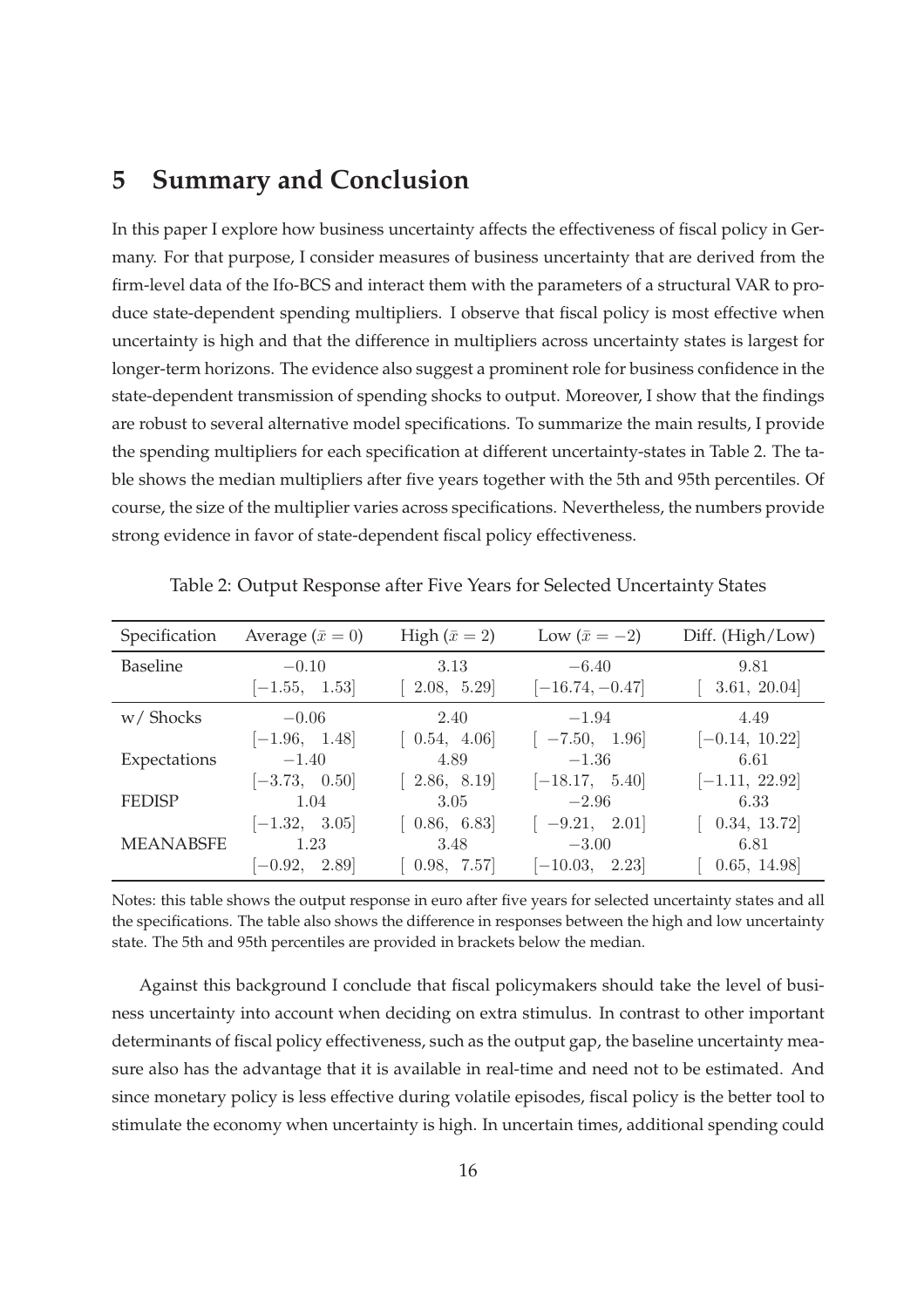be entertained to boost confidence in the business sector, hence stimulating overall economic activity over time. While this positive correlation between business uncertainty and confidence conditional on a spending shock is in the data, more work appears to be needed to understand the theoretical mechanism behind this relationship.

# **A Additional Tables**

| Label                                       | Mnemonic         | Source               | Period           | Frequency |
|---------------------------------------------|------------------|----------------------|------------------|-----------|
| DAX30 Performance Index                     | <b>DAXINDX</b>   | Deutsche Börse       | 1970:1 to 1991:4 |           |
| VDAX New Volatility Index                   | <b>VDAXNEW</b>   | Deutsche Börse       | 1992:1 to 2014:4 |           |
| Forecast Dispersion (FDISP)                 | n/a              | Ifo-BCS              | 1970:1 to 2014:4 |           |
| <b>Business Confidence</b>                  | n/a              | If <sub>o</sub> -BCS | 1970:1 to 2014:4 |           |
| Forecast Error Dispersion (FEDISP)          | n/a              | If <sub>o</sub> -BCS | 1980:1 to 2014:3 |           |
| Mean Absolute Forecast Error (MEANABSFE)    | n/a              | If <sub>o</sub> -BCS | 1980:1 to 2014:3 |           |
| Composite Leading Indicator: Turning Points | n/a              | <b>OECD</b>          | 1970:1 to 2014:4 |           |
| Real Government Consumption                 | BDNA0106G        | Deutsche Bundesbank  | 1970:1 to 2014:4 |           |
| Real Gross Domestic Product                 | <b>BDNA00000</b> | Deutsche Bundesbank  | 1970:1 to 2014:4 |           |
| Real Government Consumption Growth Forecast | n/a              | <b>OECD</b>          | 1970:1 to 2014:2 |           |
| Real Gross Domestic Product Growth Forecast | n/a              | OECD                 | 1970:1 to 2014:2 |           |

#### Table A.1: Data Description

Notes: this table describes the series used. The format is: series label, series mnemonic in Datastream (if available), the original data source, and the period and frequency considered. Series that are available at a higher frequency are converted by taking averages.

| Expectation (Q1)   | Realization (Q2)   | Forecast Error                     |
|--------------------|--------------------|------------------------------------|
| $y_{i,t+3 t} = 1$  | $y_{i,t+3} > 0$    | $\epsilon_{i,t+3}=0$               |
| $y_{i,t+3 t} = 1$  | $y_{i,t+3} \leq 0$ | $\epsilon_{i,t+3} = y_{i,t+3} - 1$ |
| $y_{i,t+3 t} = 0$  | $y_{i,t+3} > 0$    | $\epsilon_{i,t+3} = y_{i,t+3}$     |
| $y_{i,t+3 t} = 0$  | $y_{i,t+3} = 0$    | $\epsilon_{i,t+3}=0$               |
| $y_{i,t+3 t} = 0$  | $y_{i,t+3} < 0$    | $\epsilon_{i,t+3} = y_{i,t+3}$     |
| $y_{i,t+3 t} = -1$ | $y_{i,t+3} < 0$    | $\epsilon_{i,t+3}=0$               |
| $y_{i,t+3 t} = -1$ | $y_{i,t+3} \geq 0$ | $\epsilon_{i,t+3} = y_{i,t+3} + 1$ |

#### Table A.2: Computation of Forecast Errors

Notes: this table explains the computation of quantitative ex-post forecast errors underlying FEDISP and MEANABSFE. The expectation  $(y_{i,t+3,\vert t})$  is based on (Q1) and coded as 1 (increase), 0 (stay the same) and  $-1$  (decrease) for each firm i. The corresponding realization ( $y_{i,t+3}$ ) is the sum of responses to (Q2), which are coded as 1 (increased), 0 (stayed the same) and −1 (decreased). Example: Firm *i* expects production to increase over the next three months. In the following three months the firm responds to (Q2) as follows: decreased, stayed the same, decreased, such that  $y_{i,t+3} = -2$ . Thus  $\epsilon_{i,t+3} = -2 - 1 = -3$ .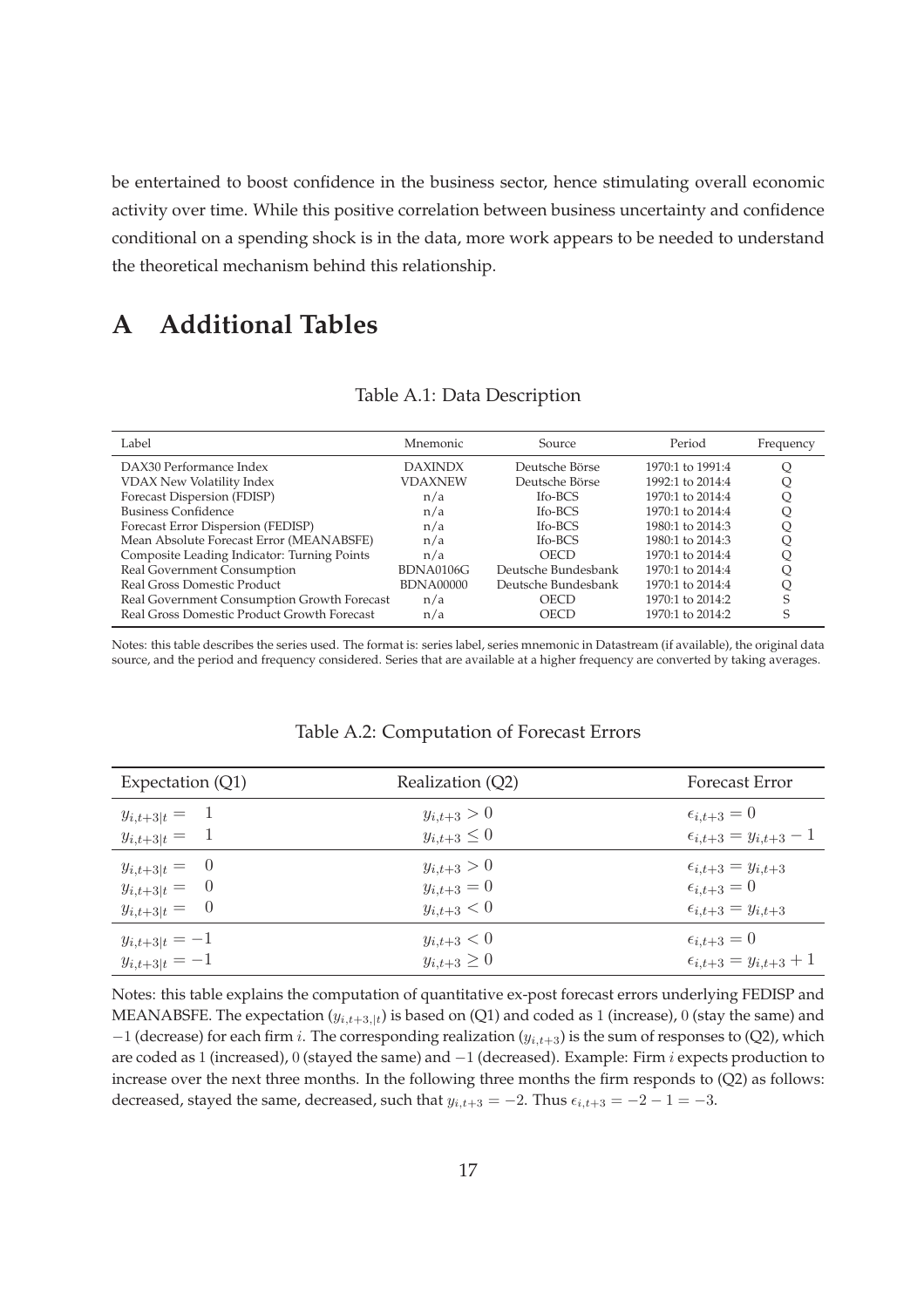## **References**

- Aastveit, K. A., G. J. Natvik, and S. Sola (2013). Economic Uncertainty and the Effectiveness of Monetary Policy. Working Paper 2013/17, Norges Bank.
- Alloza, M. (2015). Is Fiscal Policy More Effective in Uncertain Times or During Recessions? Manuscript, University College London, Department of Economics.
- Auerbach, A. J. and Y. Gorodnichenko (2012a). Fiscal Multipliers in Recession and Expansion. In A. Alesina and F. Giavazzi (Eds.), *Fiscal Policy after the Financial Crisis*, pp. 63–98. National Bureau of Economic Research, Inc.
- Auerbach, A. J. and Y. Gorodnichenko (2012b). Measuring the Output Responses to Fiscal Policy. *American Economic Journal: Economic Policy 4*(2), 1–27.
- Auerbach, A. J. and Y. Gorodnichenko (2013). Output Spillovers from Fiscal Policy. *American Economic Review: Papers & Proceedings 103*(3), 141–146.
- Bachmann, R., B. Born, S. Elstner, and C. Grimme (2013). Time-Varying Business Volatility, Price Setting, and the Real Effects of Monetary Policy. NBER Working Papers 19180, National Bureau of Economic Research, Inc.
- Bachmann, R., S. Elstner, and E. R. Sims (2013). Uncertainty and Economic Activity: Evidence from Business Survey Data. *American Economic Journal: Macroeconomics 5*(2), 217–249.
- Bachmann, R. and G. Moscarini (2012). Business Cycles and Endogenous Uncertainty. Manuscript, University of Notre Dame, Department of Economics.
- Bachmann, R. and E. R. Sims (2012). Confidence and the Transmission of Government Spending Shocks. *Journal of Monetary Economics 59*(3), 235–249.
- Baker, S. R., N. Bloom, and S. J. Davis (2015). Measuring Economic Policy Uncertainty. NBER Working Papers 21633, National Bureau of Economic Research, Inc.
- Baum, A. and G. B. Koester (2011). The Impact of Fiscal Policy on Economic Activity over the Business Cycle: Evidence from a Threshold VAR Analysis. Discussion Paper Series 1: Economic Studies No 03/2011, Deutsche Bundesbank.
- Baum, A., M. Poplawski-Ribeiro, and A. Weber (2012). Fiscal Multipliers and the State of the Economy. IMF Working Papers 12/286, International Monetary Fund.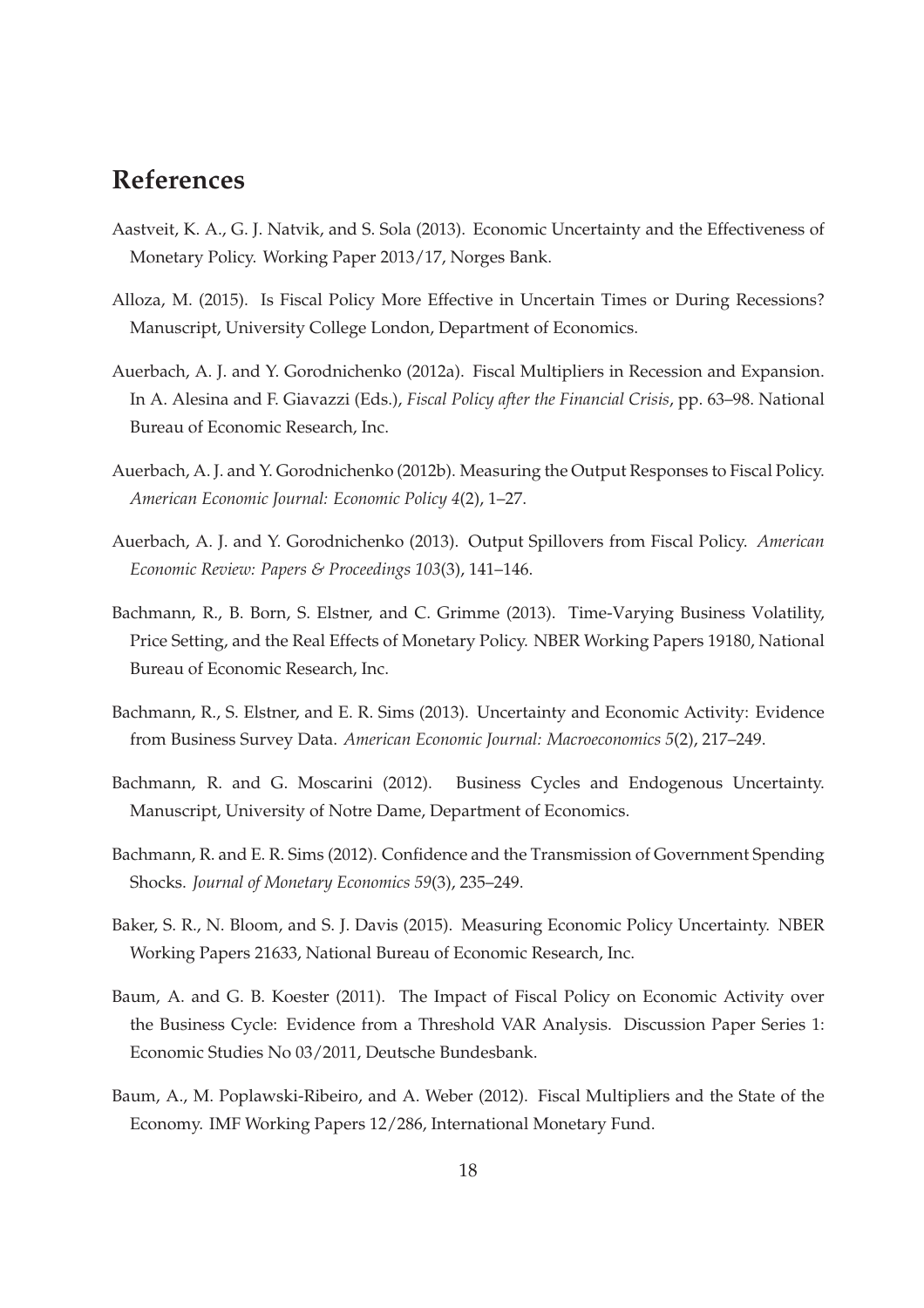- Becker, S. O. and K. Wohlrabe (2008). European Data Watch: Micro Data at the Ifo Institute for Economic Research - The "Ifo Business Survey", Usage and Access. *Schmollers Jahrbuch: Journal of Applied Social Science Studies / Zeitschrift für Wirtschafts- und Sozialwissenschaften 128*(2), 307–319.
- Beetsma, R., M. Giuliodori, and F. Klaassen (2009). Temporal Aggregation and SVAR Identification, With an Application to Fiscal Policy. *Economics Letters 105*(3), 253–255.
- Berg, T. O. (2015). Time Varying Fiscal Multipliers in Germany. *Review of Economics 66*(1), 13–46.
- Blanchard, O. J. and R. Perotti (2002). An Empirical Characterization of the Dynamic Effects of Changes in Government Spending and Taxes on Output. *Quarterly Journal of Economics 117*(4), 1329–1368.
- Bloom, N. (2009). The Impact of Uncertainty Shocks. *Econometrica 77*(3), 623–685.
- Bloom, N., M. Floetotto, N. Jaimovich, I. Saporta-Eksten, and S. J. Terry (2014). Really Uncertain Business Cycles. Working Papers 14-18, Center for Economic Studies, U.S. Census Bureau.
- Born, B., S. Breuer, and S. Elstner (2014). Uncertainty and the Great Recession. Working Papers 04/2014, German Council of Economic Experts / Sachverständigenrat zur Begutachtung der gesamtwirtschaftlichen Entwicklung.
- Born, B., F. Juessen, and G. J. Müller (2013). Exchange Rate Regimes and Fiscal Multipliers. *Journal of Economic Dynamics and Control 37*(2), 446–465.
- Born, B. and G. J. Müller (2012). Government Spending Shocks in Quarterly and Annual Time Series. *Journal of Money, Credit and Banking 44*(3), 507–517.
- Castelnuovo, E., G. Caggiano, and G. Pellegrino (2015). Estimating the Real Effects of Uncertainty Shocks at the Zero Lower Bound. "Marco Fanno" Working Papers 0200, Dipartimento di Scienze Economiche "Marco Fanno".
- Christiano, L., M. Eichenbaum, and S. Rebelo (2011). When Is the Government Spending Multiplier Large? *Journal of Political Economy 119*(1), 78 – 121.
- Cogley, T. and T. J. Sargent (2002). Evolving Post-World War II U.S. Inflation Dynamics. In *NBER Macroeconomics Annual 2001*, Volume 16, pp. 331–388. National Bureau of Economic Research, Inc.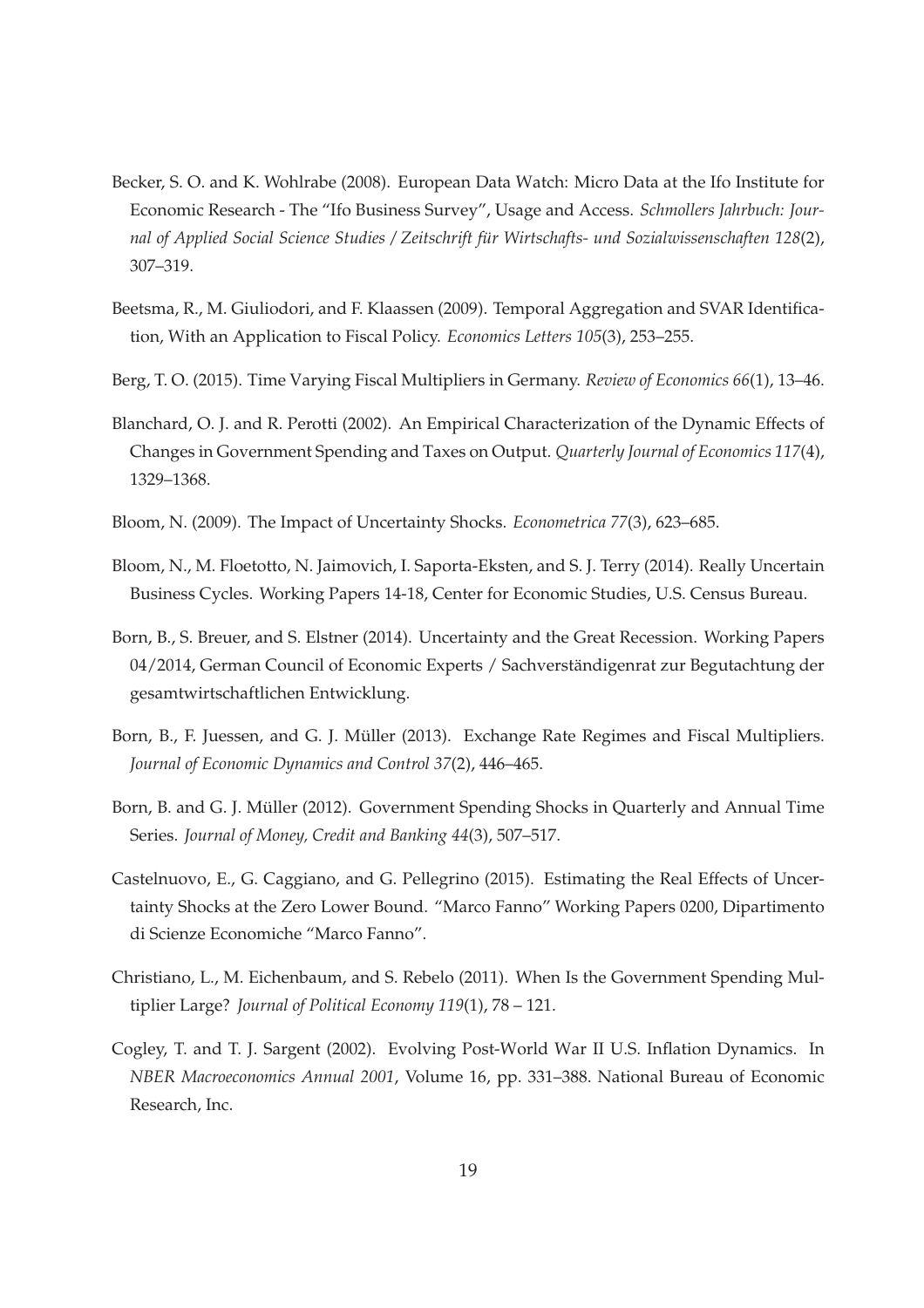- Cogley, T. and T. J. Sargent (2005). Drifts and Volatilities: Monetary Policies and Outcomes in the Post WWII U.S. *Review of Economic Dynamics 8*(2), 262–302.
- Corsetti, G., K. Kuester, A. Meier, and G. J. Müller (2013). Sovereign Risk, Fiscal Policy, and Macroeconomic Stability. *Economic Journal 2013*(2), F99–F132.
- Corsetti, G., A. Meier, and G. J. Müller (2012). What Determines Government Spending Multipliers? *Economic Policy 27*(72), 521–565.
- Eggertsson, G. B. (2011). What Fiscal Policy is Effective at Zero Interest Rates? In *NBER Macroeconomics Annual 2010*, Volume 25, pp. 59–112. National Bureau of Economic Research, Inc.
- Flotho, S. (2015). Fiscal Multipliers in a Monetary Union Under the Zero-Lower-Bound Constraint. *Macroeconomic Dynamics 19*(6), 1171–1194.
- Grimme, C., S. R. Henzel, and S. Bonakdar (2015). Zum Einfluss von Unsicherheit auf die deutsche und österreichische Konjunktur. *Wirtschaftspolitische Blätter 62*(4), 3–15.
- Henzel, S. R. and M. Rengel (2014). Dimensions of Macroeconomic Uncertainty: A Common Factor Analysis. CESifo Working Paper Series 4991, CESifo Group Munich.
- Henzel, S. R. and E. Wieland (2016). Synchronization and Changes in International Inflation Uncertainty. forthcoming in *Macroeconomic Dynamics*.
- Illing, G. and S. Watzka (2014). Fiscal Multipliers and their Relevance in a Currency Union A Suryey. *German Economic Review 15*(2), 259–271.
- Ilzetzki, E., E. G. Mendoza, and C. A. Végh (2013). How Big (Small?) are Fiscal Multipliers? *Journal of Monetary Economics 60*(2), 239–254.
- Ivanov, V. and L. Kilian (2005). A Practitioner's Guide to Lag Order Selection For VAR Impulse Response Analysis. *Studies in Nonlinear Dynamics and Econometrics 9*(1), 1–36.
- Jannsen, N., G. Potjagailo, and M. H. Wolters (2015). Monetary Policy During Financial Crises: Is the Transmission Mechanism Impaired? Kiel Working Papers 2005, Kiel Institute for the World Economy (IfW).
- Jurado, K., S. C. Ludvigson, and S. Ng (2015). Measuring Uncertainty. *American Economic Review 105*(3), 1177–1216.